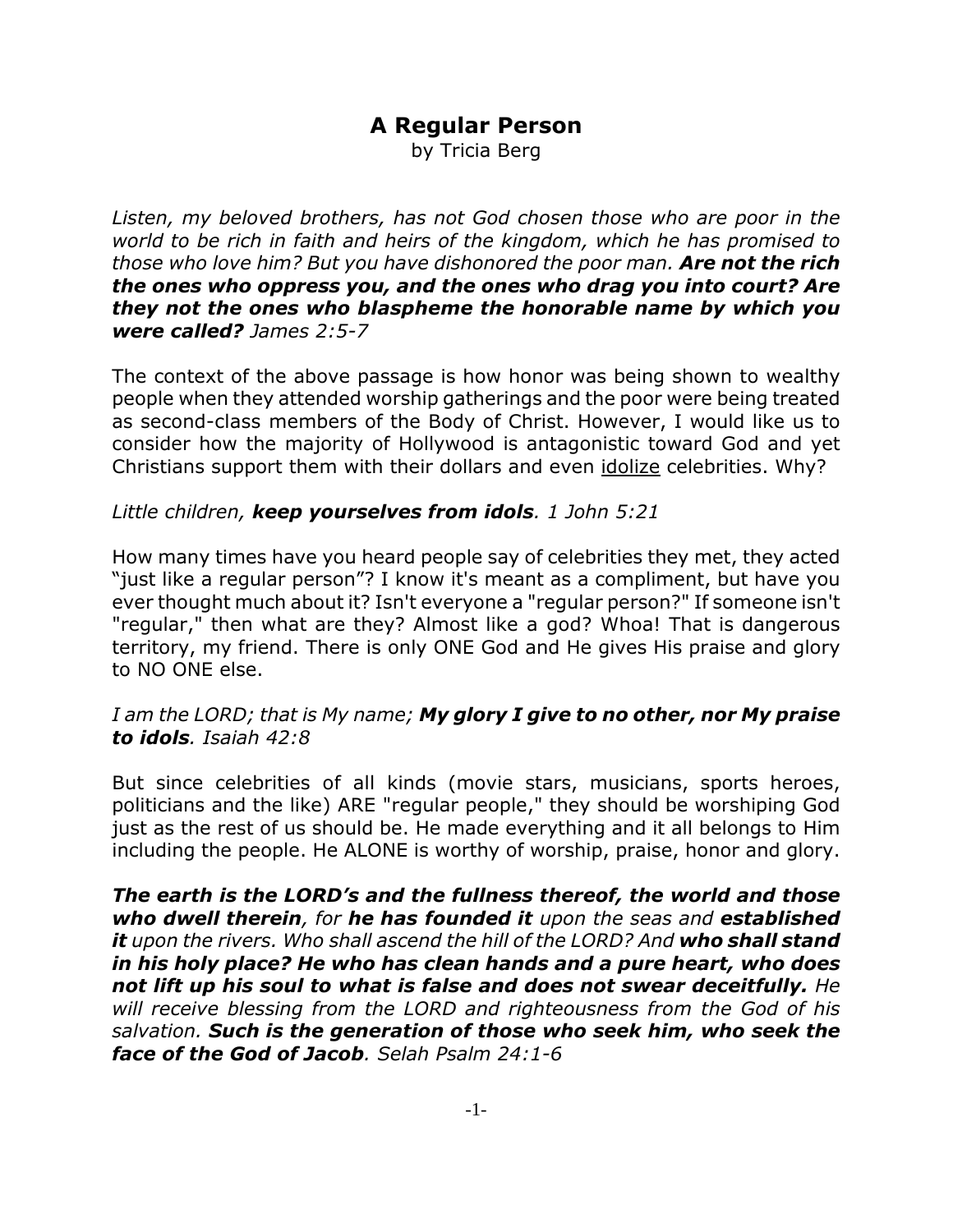#### *All worshipers of images are put to shame, who make their boast in worthless idols; worship Him, all you gods! Psalm 9:7*

God detests when people exalt themselves. He esteems the humble person. Jesus humbled Himself to leave His glorious place in heaven to come to earth as a man and die on a cross for us! (*John 17:5, 24*)

*So if there is any encouragement in Christ, any comfort from love, any participation in the Spirit, any affection and sympathy, complete my joy by being of the same mind, having the same love, being in full accord and of one mind. Do nothing from selfish ambition or conceit, but in humility count others more significant than yourselves. Let each of you look not only to his own interests, but also to the interests of others. Have this mind among yourselves, which is yours in Christ Jesus, who, though he was in the form of God, did not count equality with God a thing to be grasped, but emptied himself, by taking the form of a servant, being born in the likeness of men. And being found in human form, he humbled himself by becoming obedient to the point of death, even death on a cross. Therefore God has highly exalted him and bestowed on him the name that is above every name, so that at the name of Jesus every knee shall bow, in heaven and on earth and under the earth, and every tongue confess that Jesus Christ is Lord, to the glory of God the Father. Philippians 2:1-11*

#### *And the haughtiness of man shall be humbled, and the lofty pride of men shall be brought low, and the LORD alone will be exalted in that day. And the idols shall utterly pass away. Isaiah 2:17-18*

*Likewise, you who are younger, be subject to the elders. Clothe yourselves, all of you, with humility toward one another, for "God opposes the proud but gives grace to the humble." Humble yourselves, therefore, under the mighty hand of God so that at the proper time he may exalt you, casting all your anxieties on him, because he cares for you. Be sober-minded; be watchful. Your adversary the devil prowls around like a roaring lion, seeking someone to devour. 1 Peter 5:5-8*

*Now he told a parable to those who were invited, when he noticed how they chose the places of honor, saying to them, "When you are invited by someone to a wedding feast, do not sit down in a place of honor, lest someone more distinguished than you be invited by him, and he who invited you both will come and say to you, 'Give your place to this person,' and then you will begin with shame to take the lowest place. But when you are invited, go and sit in the lowest place, so that when*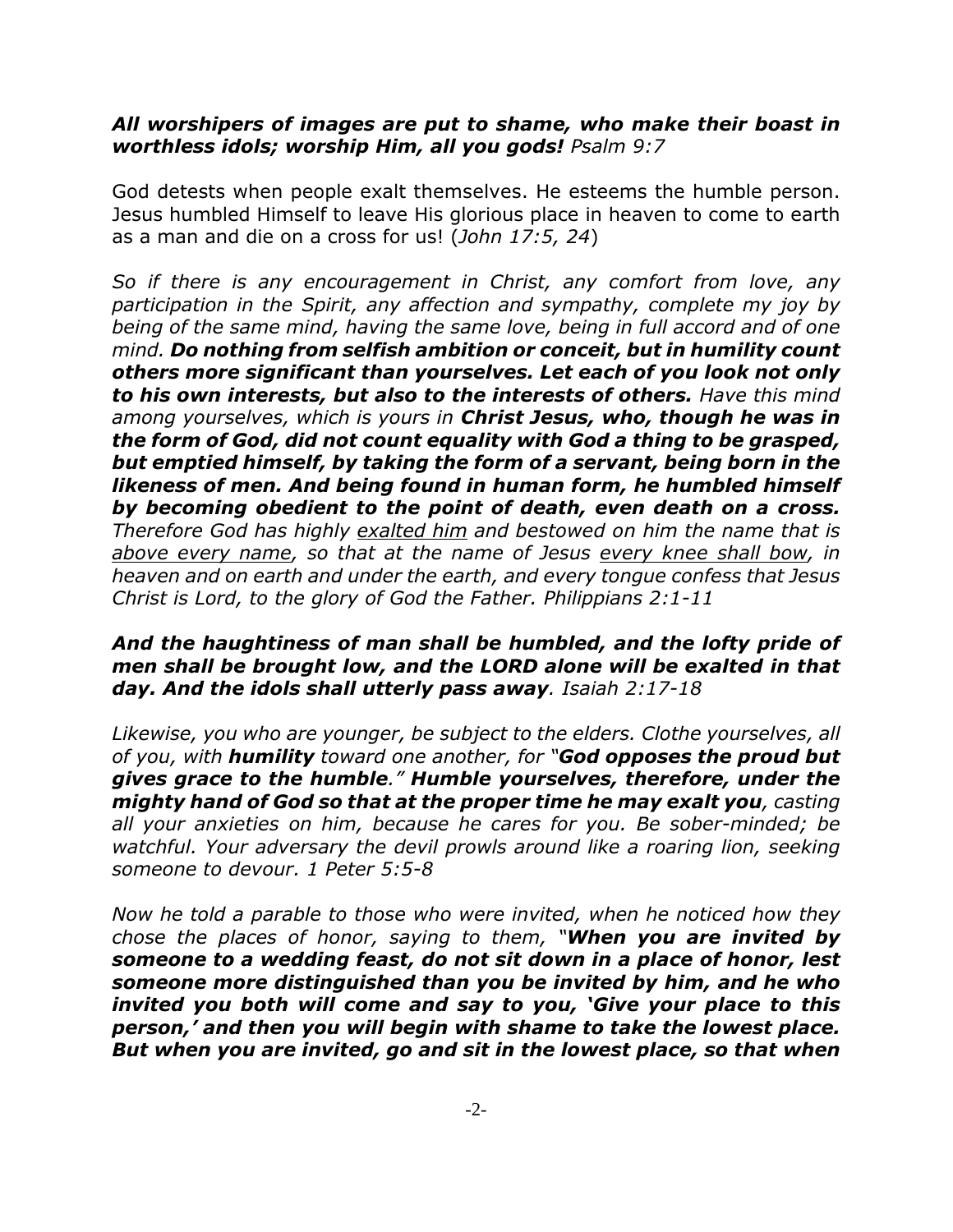*your host comes he may say to you, 'Friend, move up higher.' Then you will be honored in the presence of all who sit at table with you. For everyone who exalts himself will be humbled, and he who humbles himself will be exalted." Luke 14:7-11*

*Live in harmony with one another. Do not be haughty, but associate with the lowly. Never be wise in your own sight. Romans 12:16*

*Whoever humbles himself like this child is the greatest in the kingdom of heaven. Matthew 18:4*

*The greatest among you shall be your servant. Whoever exalts himself will be humbled, and whoever humbles himself will be exalted. Matthew 23:11-12*

*I therefore, a prisoner for the Lord, urge you to walk in a manner worthy of the calling to which you have been called, with all humility and gentleness, with patience, bearing with one another in love, eager to maintain the unity of the Spirit in the bond of peace. Ephesians 4:1-3*

Whoever makes themselves out to be not only better than others, but even to the point that they think of themselves as being almost like a god will be brought low. Better not to go there...

*The word of the LORD came to me: "Son of man, say to the prince of Tyre, Thus says the Lord GOD: "Because your heart is proud, and you have said, 'I am a god, I sit in the seat of the gods, in the heart of the seas,' yet you are but a man, and no god, though you make your heart like the heart of a god— you are indeed wiser than Daniel; no secret is hidden from you; by your wisdom and your understanding you have made wealth for yourself, and have gathered gold and silver into your treasuries; by your great wisdom in your trade you have increased your wealth, and your heart has become proud in your wealth— therefore thus says the Lord GOD: Because you make your heart like the heart of a god, therefore, behold, I will bring foreigners upon you, the most ruthless of the nations; and they shall draw their swords against the beauty of your wisdom and defile your splendor. They shall thrust you down into the pit, and you shall die the death of the slain in the heart of the seas. Will you still say, 'I am a god,' in the presence of those who kill you, though you are but a man, and no god, in the hands of those who slay you? You shall die the death of the uncircumcised by the hand of foreigners; for I have spoken, declares the Lord GOD." Ezekiel 28:1-10*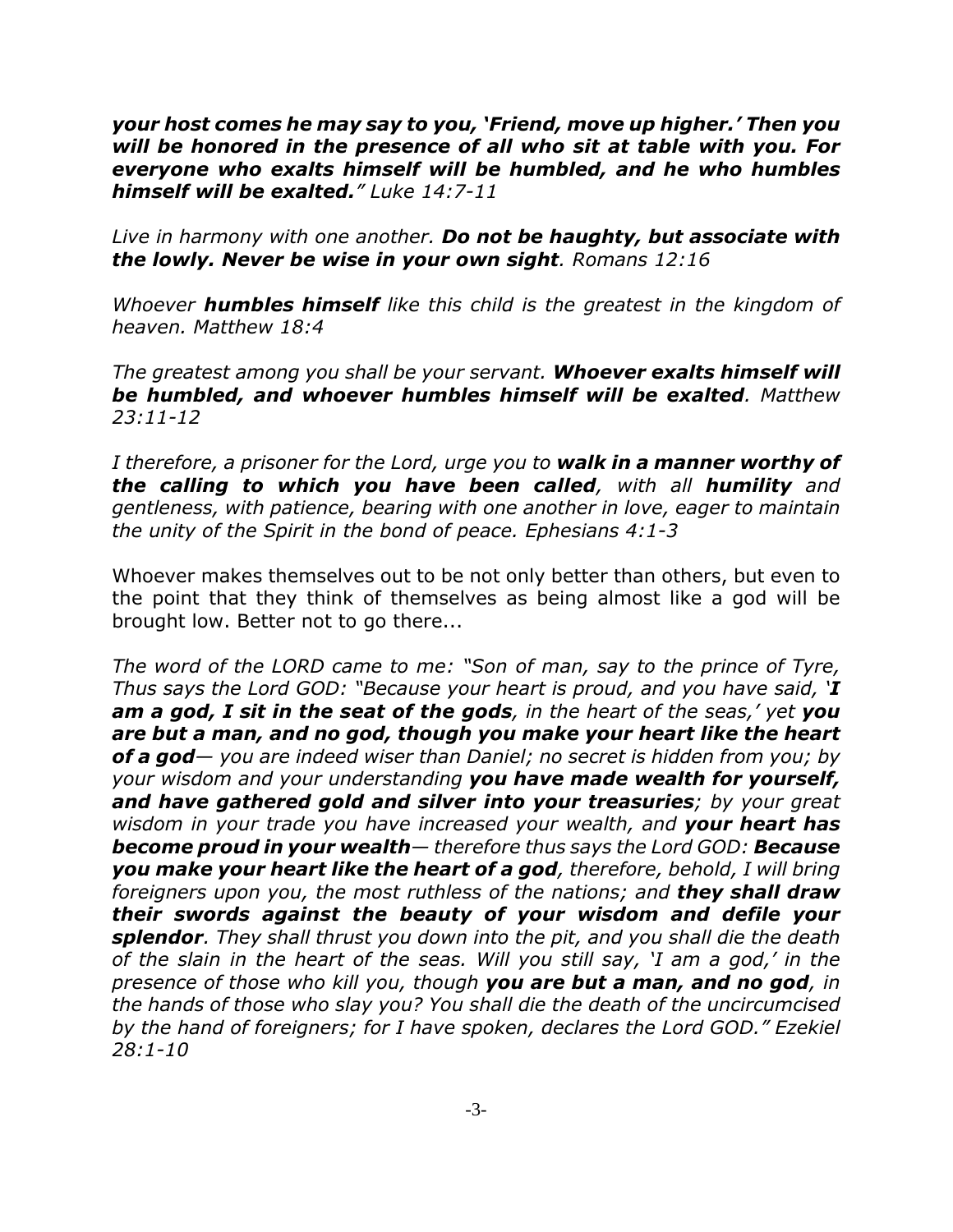*Come down and sit in the dust, O virgin daughter of Babylon; sit on the ground without a throne, O daughter of the Chaldeans! For you shall no more be called tender and delicate. Take the millstones and grind flour, put off your veil, strip off your robe, uncover your legs, pass through the rivers. Your nakedness shall be uncovered, and your disgrace shall be seen. I will take vengeance, and I will spare no one. Our Redeemer—the LORD of hosts is his name— is the Holy One of Israel. Sit in silence, and go into darkness, O daughter of the Chaldeans; for you shall no more be called the mistress of kingdoms. I was angry with my people; I profaned my heritage; I gave them into your hand; you showed them no mercy; on the aged you made your yoke exceedingly heavy. You said, "I shall be mistress forever," so that you did not lay these things to heart or remember their end. Now therefore hear this, you lover of pleasures, who sit securely, who say in your heart, "I am, and there is no one besides me; I shall not sit as a widow or know the loss of children": These two things shall come to you in a moment, in one day; the loss of children and widowhood shall come upon you in full measure, in spite of your many sorceries and the great power of your enchantments. You felt secure in your wickedness, you said, "No one sees me"; your wisdom and your knowledge led you astray, and you said in your heart, "I am, and there is no one besides me." But evil shall come upon you, which you will not know how to charm away; disaster shall fall upon you, for which you will not be able to atone; and ruin shall come upon you suddenly, of which you know nothing. Stand fast in your enchantments and your many sorceries, with which you have labored from your youth; perhaps you may be able to succeed; perhaps you may inspire terror. You are wearied with your many counsels; let them stand forth and save you, those who divide the heavens, who gaze at the stars, who at the new moons make known what shall come upon you. Behold, they are like stubble; the fire consumes them; they cannot deliver themselves from the power of the flame. No coal for warming oneself is this, no fire to sit before! Such to you are those with whom you have labored, who have done business with you from your youth; they wander about, each in his own direction; there is no one to save you. Isaiah 47:1-15* 

*After this I saw another angel coming down from heaven, having great authority, and the earth was made bright with his glory. And he called out with* a mighty voice, "Fallen, fallen is Babylon the great! She has become **a dwelling** *place for demons, a haunt for every unclean spirit, a haunt for every unclean bird, a haunt for every unclean and detestable beast. For all nations have drunk the wine of the passion of her sexual immorality, and the kings of the earth have committed immorality with her, and the merchants of the earth have grown rich from the power of her*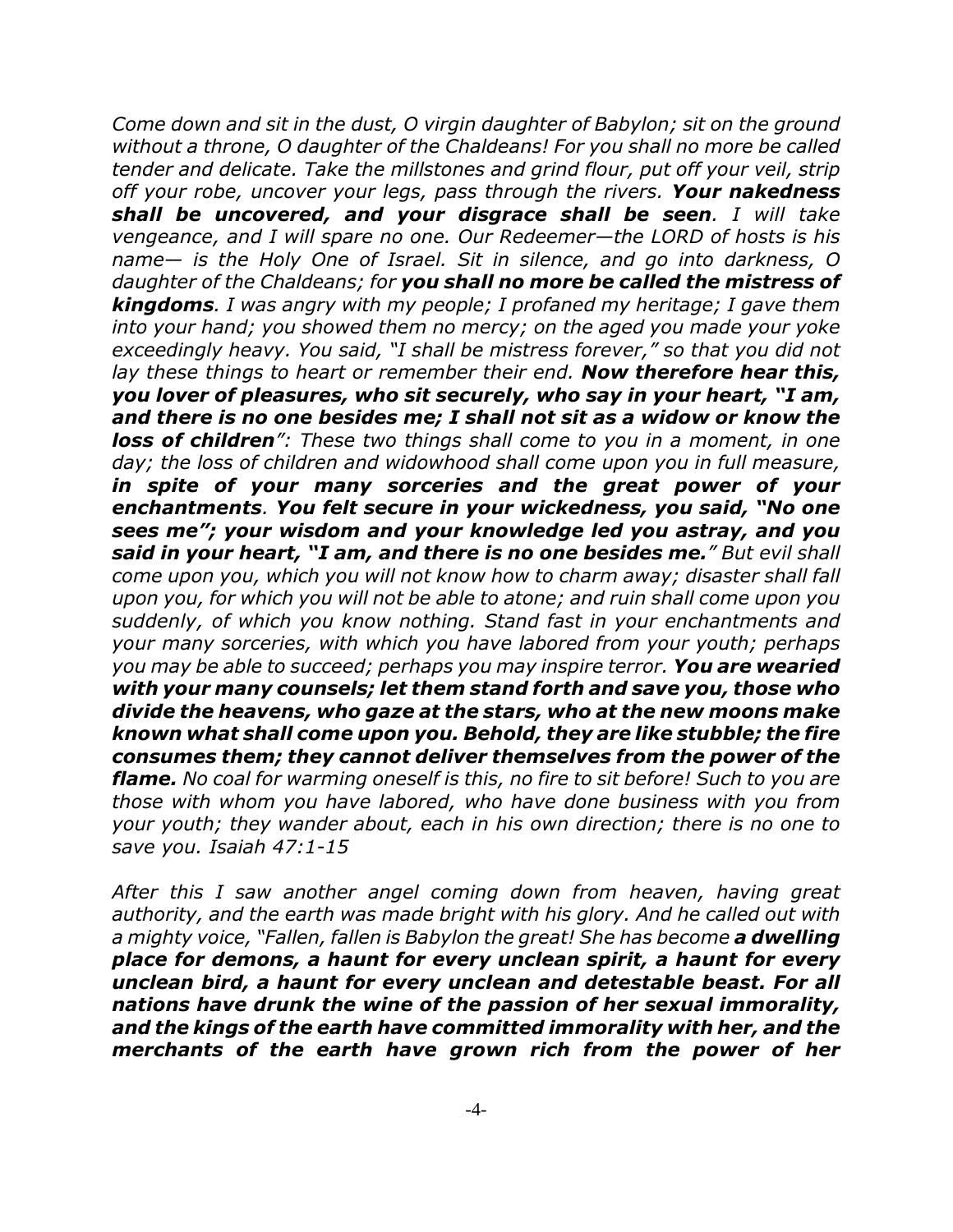*luxurious living." Then I heard another voice from heaven saying, "Come out of her, my people, lest you take part in her sins, lest you share in her plagues; for her sins are heaped high as heaven, and God has remembered her iniquities. Pay her back as she herself has paid back others, and repay her double for her deeds; mix a double portion for her in the cup she mixed. As she glorified herself and lived in luxury, so give her a like measure of torment and mourning, since in her heart she says, 'I sit as a queen, I am no widow, and mourning I shall never see.' For this reason her plagues will come in a single day, death and mourning and famine, and she will be burned up with fire; for mighty is the Lord God who has judged her." And the kings of the earth, who committed sexual immorality and lived in luxury with her, will weep and wail over her when they see the smoke of her burning. They will stand far off, in fear of her torment, and say, "Alas! Alas! You great city, you mighty city, Babylon! For in a single hour your judgment has come." And the merchants of the earth weep and mourn for her, since no one buys their cargo anymore, cargo of gold, silver, jewels, pearls, fine linen, purple cloth, silk, scarlet cloth, all kinds of scented wood, all kinds of articles of ivory, all kinds of articles of costly wood, bronze, iron and marble, cinnamon, spice, incense, myrrh, frankincense, wine, oil, fine flour, wheat, cattle and sheep, horses and chariots, and slaves, that is, human souls. "The fruit for which your soul longed has gone from you, and all your delicacies and your splendors are lost to you, never to be found again!" The merchants of these wares, who gained wealth from her, will stand far off, in fear of her torment, weeping and mourning aloud, "Alas, alas, for the great city that was clothed in fine linen, in purple and scarlet, adorned with gold, with jewels, and with pearls! For in a single hour all this wealth has been laid waste." And all shipmasters and seafaring men, sailors and all whose trade is on the sea, stood far off and cried out as they saw the smoke of her burning, "What city was like the great city?" And they threw dust on their heads as they wept and mourned, crying out, "Alas, alas, for the great city where all who had ships at sea grew rich by her wealth! For in a single hour she has been laid waste. Rejoice over her, O heaven, and you saints and apostles and prophets, for God has given judgment for you against her!" Then a mighty angel took up a stone like a great millstone and threw it into the sea, saying, "So will Babylon the great city be thrown down with violence, and will be found no more; and the sound of harpists and musicians, of flute players and trumpeters, will be heard in you no more, and a craftsman of any craft will be found in you no more, and the sound of the mill will be heard in you no more, and the light of a lamp will shine in you no more, and the voice of bridegroom and bride will be heard in you no more, for your merchants were the great ones of the earth, and all nations were deceived by your sorcery. And in her was found the*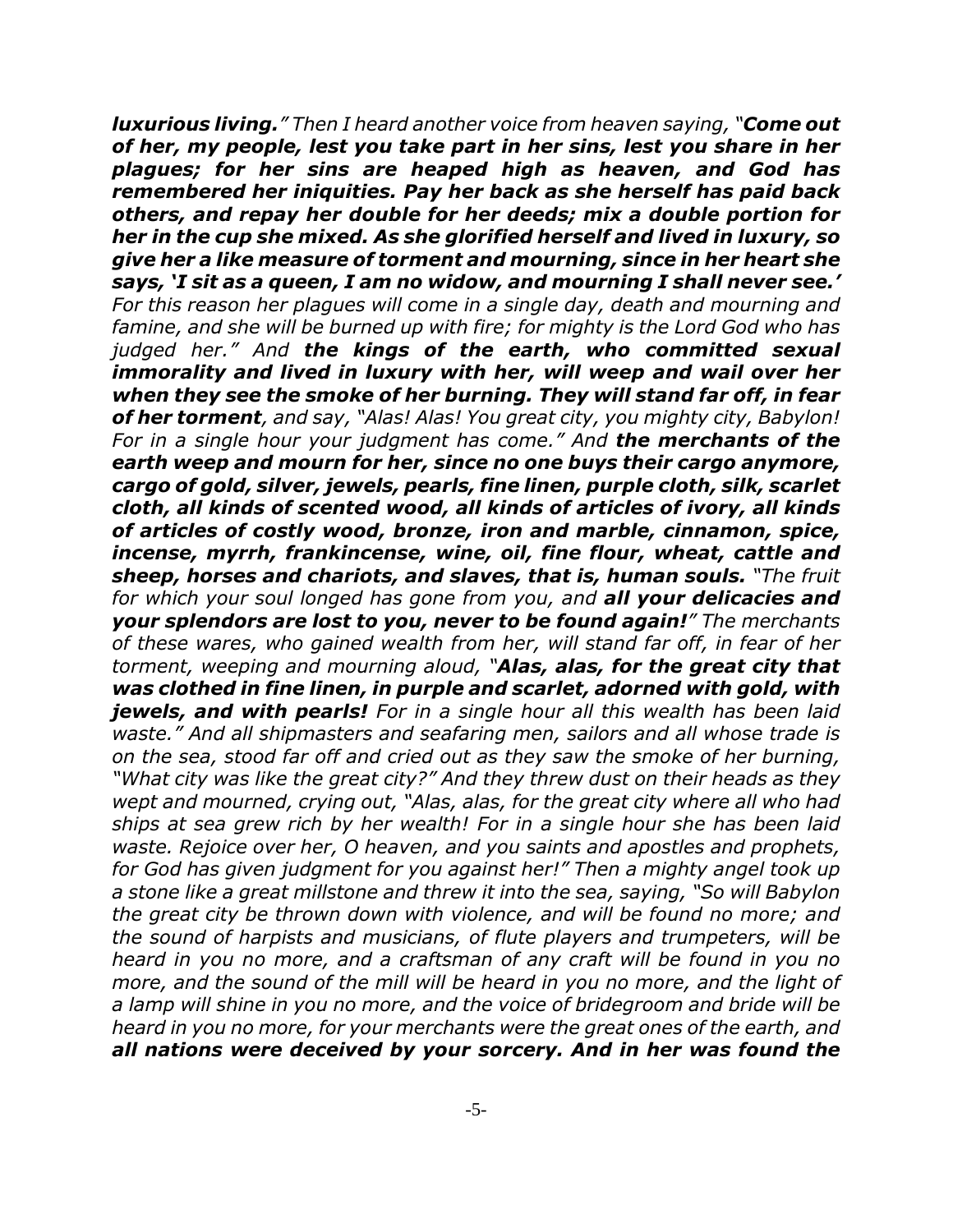#### *blood of prophets and of saints, and of all who have been slain on earth." Revelation 18:1-24*

We don't think we're worshiping idols today because we don't pray to statues and such things, but in reality, it is idolatry to put anything or anyone in front of God in our esteem, affection, reverence, placement of priority and value, respect, obedience, devotion, trust, hope and faith. The list could go on and on, but it comes down to one thing - God is always to be first and foremost. Since even our own family members come after God, then most certainly perfect strangers, no matter how famous they may be, also come after God. Yet how often do we hear people say they LOVE their favorite celebrities (whom most of the time they have never even met)? How many of these same "adoring" people say they LOVE GOD? If they do, how often do they tell Him and show it? If you think about it, it's pretty nervy of any of us to expect God to hear and answer our prayers if He comes after celebrities or anyone or anything else in our affections, and the only time we ever bother to consult Him is when we want or need something.

*Whom did you dread and fear, so that you lied, and did not remember Me, did not lay it to heart? Have I not held My peace, even for a long time, and you do not fear Me? I will declare your righteousness and your deeds, but they will not profit you. When you cry out, let your collection of idols deliver you! The wind will carry them all off, a breath will take them away. But he who takes refuge in Me shall possess the land and shall inherit My holy mountain. Isaiah 57:11-13*

*"Son of man, these men have taken their idols into their hearts, and set the stumbling block of their iniquity before their faces. Should I indeed let myself be consulted by them? 6 "Therefore say to the house of Israel, Thus says the Lord GOD: Repent and turn away from your idols, and turn away your faces from all your abominations. Ezekiel 14:3, 6*

During Jesus' ministry on earth, huge crowds followed Him wherever He went. (*Matt. 4:23-25, Matt. 7:28-29*, *Matt. 14:13-21, Matt. 15:32-39, Mark. 3:7-10, Mark 5:21-43, Luke 8:40-56, John 6*) They were drawn to Him because of the miracles He performed, news of which traveled fast. Today, huge crowds gather to see every sort of celebrity imaginable. Fans are willing to stand in long lines and they "love" these "stars" who have gotten filthy rich by charging them exorbitant ticket prices and selling them merchandise.

*Come to me, all who labor and are heavy laden, and I will give you rest. Take my yoke upon you, and learn from me, for I am gentle and lowly in heart,*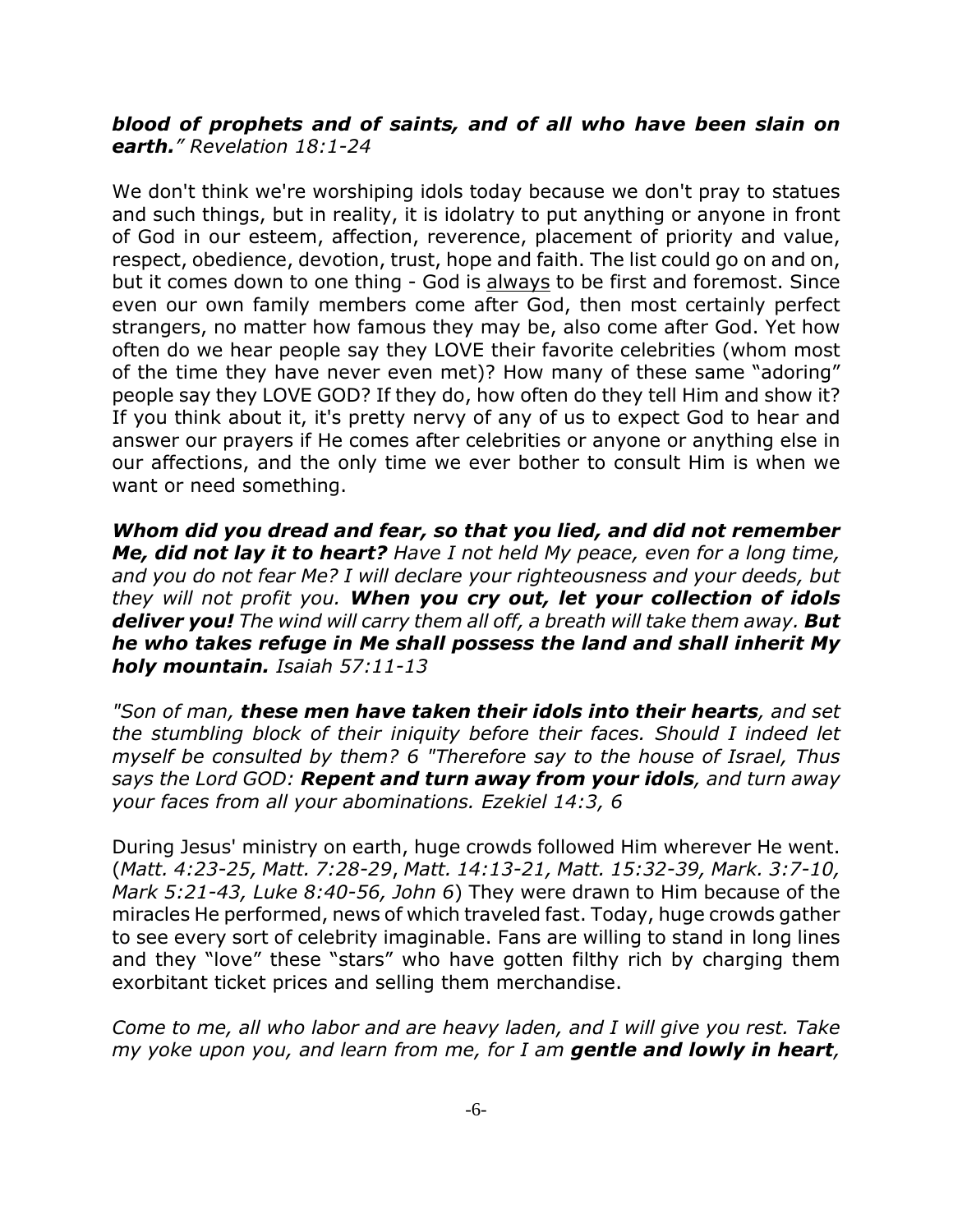*and you will find rest for your souls. For my yoke is easy, and my burden is light." Matthew 11:28-30*

We are to give honor and respect where it is due (*Rom.13:7*), but not to seek glory for ourselves. That goes for everyone. What's amazing is the kind of adoration that is often given to complete strangers who haven't done anything noble whatsoever to even deserve respect, let alone devotion. Many of them have practically no morals and seem to think that those are for the "little people" to live by. Most of the familiarity and affinity people feel for them has been professionally created by paid staff.

*For by the grace given to me I say to everyone among you not to think of himself more highly than he ought to think, but to think with sober judgment, each according to the measure of faith that God has assigned. Romans 12:3*

*Let the lowly brother boast in his exaltation, and the rich in his humiliation, because like a flower of the grass he will pass away. For the sun rises with its scorching heat and withers the grass; its flower falls, and its beauty perishes. So also will the rich man fade away in the midst of his pursuits. James 1:9-11*

*My brothers, show no partiality as you hold the faith in our Lord Jesus Christ, the Lord of glory. For if a man wearing a gold ring and fine clothing comes into your assembly, and a poor man in shabby clothing also comes in, and if you pay attention to the one who wears the fine clothing and say, "You sit here in a good place," while you say to the poor man, "You stand over there," or, "Sit down at my feet," have you not then made distinctions among yourselves and become judges with evil thoughts? Listen, my beloved brothers, has not God chosen those who are poor in the world to be rich in faith and heirs of the kingdom, which he has promised to those who love him? But you have dishonored the poor man. Are not the rich the ones who oppress you, and the ones who drag you into court? Are they not the ones who blaspheme the honorable name by which you were called? If you really fulfill the royal law according to the Scripture, "You shall love your neighbor as yourself," you are doing well. But if you show partiality, you are committing sin and are convicted by the law as transgressors. For whoever keeps the whole law but fails in one point has become accountable for all of it. James 2:1-10*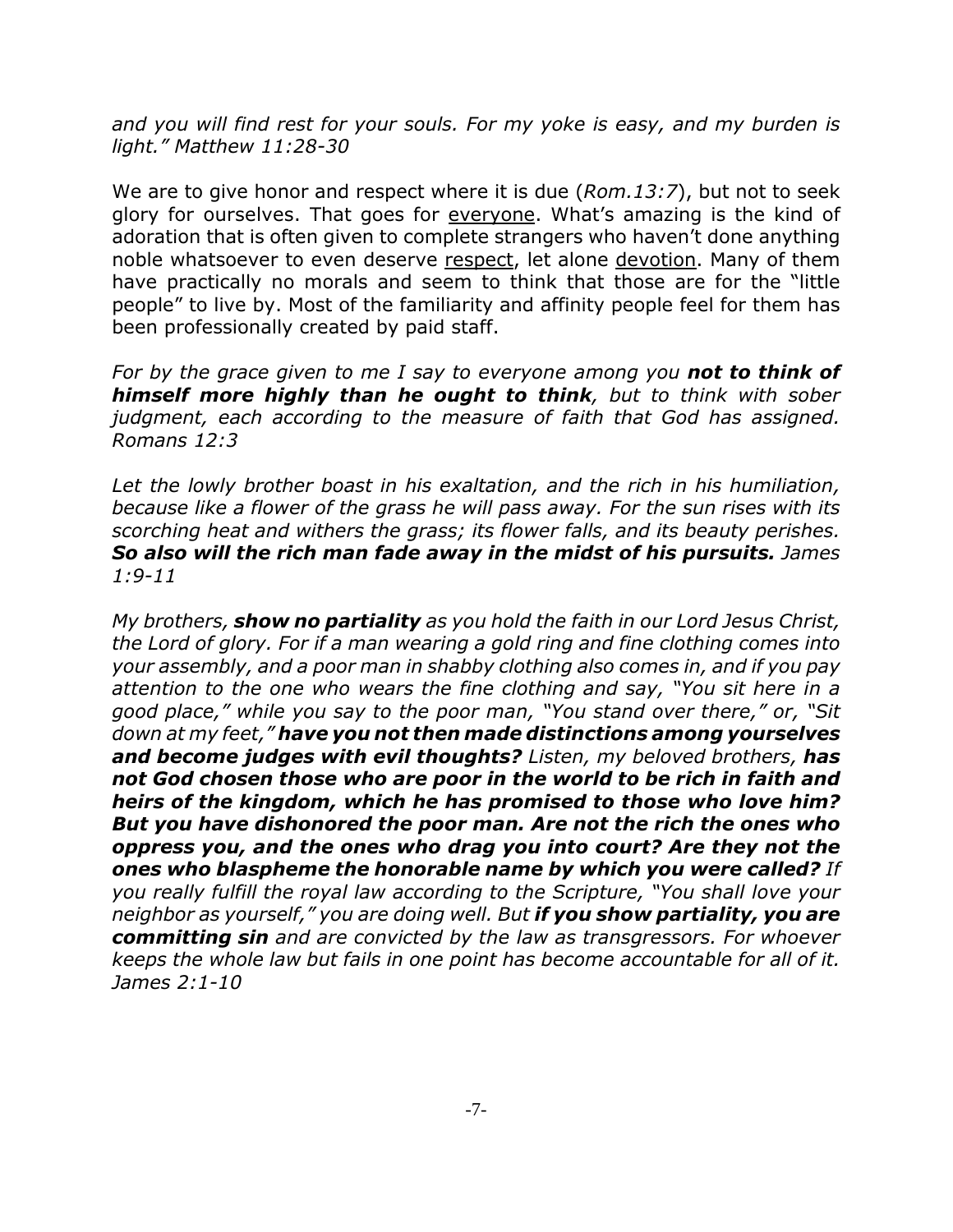*I charge you, in the sight of God and Christ Jesus and the elect angels, to keep these instructions without partiality, and to do nothing out of favoritism. 1 Timothy 5:21*

During Jesus' time on earth, the Pharisees and Scribes demanded undue honor from the masses. Jesus was VERY critical of them. He was impartial and judged rightly instead of by appearances. No one should get a "free pass" because they're rich or famous. We will all be judged by the same impartial God.

*And in his teaching he said, "Beware of the scribes, who like to walk around in long robes and like greetings in the marketplaces and have the best seats in the synagogues and the places of honor at feasts, who devour widows' houses and for a pretense make long prayers. They will receive the greater condemnation." Mark 12:38-40*

*"They do all their deeds to be seen by others. For they make their phylacteries broad and their fringes long, and they love the place of honor at feasts and the best seats in the synagogues and greetings in the marketplaces and being called rabbi by others." Matthew 23:5-7*

*And they sent their disciples to him, along with the Herodians, saying, "Teacher, we know that you are true and teach the way of God truthfully, and you do not care about anyone's opinion, for you are not swayed by appearances." Matthew 22:16*

*"Do not judge by appearances, but judge with right judgment." John 7:24*

*For the time that is past suffices for doing what the Gentiles want to do, living in sensuality, passions, drunkenness, orgies, drinking parties, and lawless idolatry. With respect to this they are surprised when you do not join them in the same flood of debauchery, and they malign you; but they will give account to him who is ready to judge the living and the dead. 1 Peter 4:3-5*

*And no creature is hidden from his sight, but all are naked and exposed to the eyes of him to whom we must give account. Hebrews 4:13*

Many celebrities think that because of the over-the-top, often undeserved respect they have received, that they actually know more than everyone else and are somehow better. They are happy to share their opinions and have people imitate them, oftentimes including their particular style of sin, but God tells us to imitate those who live in such a way as to please HIM. (*1Cor. 4:16,*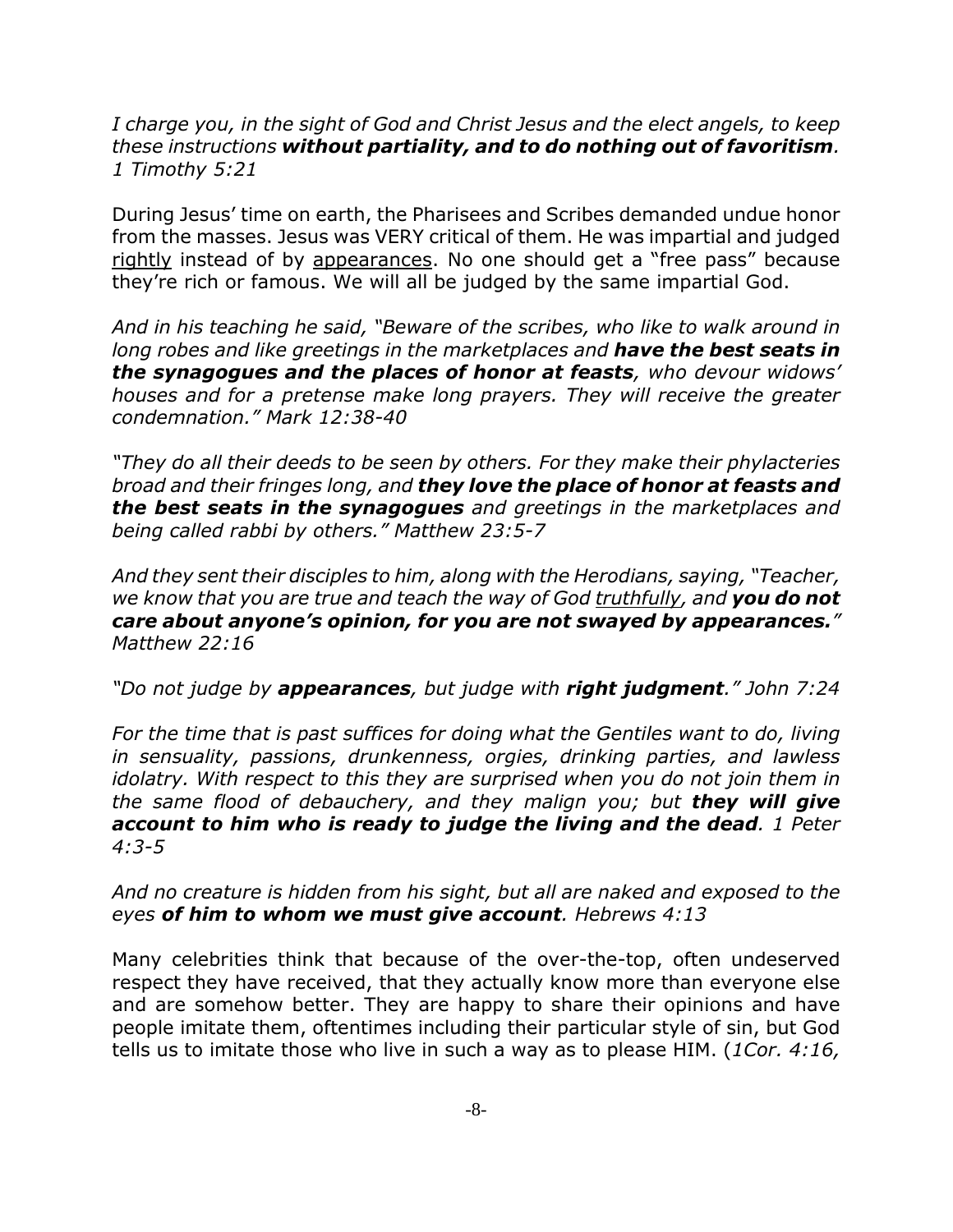*11:1, Eph. 5:1, Philip. 3:17, 2Thess. 3:7-9, Heb. 6:11-12, 13:7, 3John 1:11*) Those who lead others into sin will have to answer to Him for that–especially those who teach children to sin (and a lot of media these days is aimed at profiting from kids and has a corrupting influence). As I finish this article I started weeks ago, one celebrity has used the platform of her acceptance speech of a music award to receive applause for holding up the lives of many celebrities who died of drug overdoses to her young daughter as role models. This "loving message" was shared by both unsaved and professing "Christians" alike. But people who do not know God are NOT our authority on right and wrong, ever. Not all celebrities are amoral and evil, but NO celebrities should be idolized.

*For if anyone thinks he is something, when he is nothing, he deceives himself. Galatians 6:3*

*"Whoever receives one such child in my name receives me, but whoever causes one of these little ones who believe in me to sin, it would be better for him to have a great millstone fastened around his neck and to be drowned in the depth of the sea. Woe to the world for temptations to sin! For it is necessary that temptations come, but woe to the one by whom the temptation comes!" Matthew 18:5-7*

*And since they did not see fit to acknowledge God, God gave them up to a debased mind to do what ought not to be done. They were filled with all manner of unrighteousness, evil, covetousness, malice. They are full of envy, murder, strife, deceit, maliciousness. They are gossips, slanderers, haters of God, insolent, haughty, boastful, inventors of evil, disobedient to parents, foolish, faithless, heartless, ruthless. Though they know God's righteous decree that those who practice such things deserve to die, they not only do them but give approval to those who practice them. Romans 1:28-32*

*For, speaking loud boasts of folly, they entice by sensual passions of the flesh those who are barely escaping from those who live in error. They promise them freedom, but they themselves are slaves of corruption. For whatever overcomes a person, to that he is enslaved. 2 Peter 2:18-19*

*Who is wise and understanding among you? By his good conduct let him show his works in the meekness of wisdom. But if you have bitter jealousy and selfish ambition in your hearts, do not boast and be false to the truth. This is not the wisdom that comes down from above, but is earthly, unspiritual, demonic. For where jealousy and selfish ambition exist,*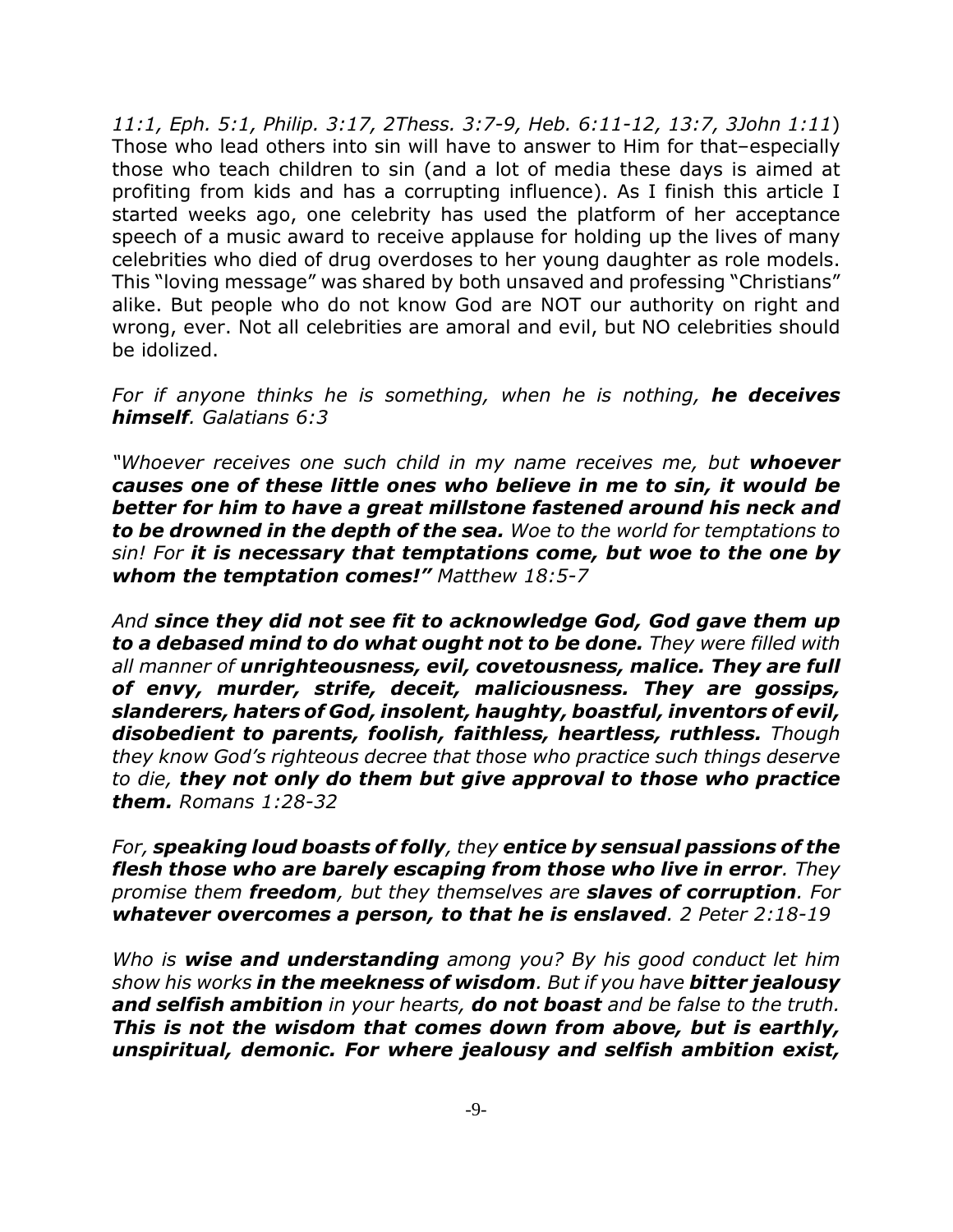*there will be disorder and every vile practice. But the wisdom from above is first pure, then peaceable, gentle, open to reason, full of mercy and good fruits, impartial and sincere. James 3:13-17*

Boasting comes with the territory with celebrities. They need to prove how successful they are in order to convince their fans they are worthy of their attention and dollars. They pursue awards and publicity, make plans far in advance, and most of them credit their success to their own hard work. They are very proud of themselves and also of their sin, which they parade before everyone. As I said earlier, many of them use their award acceptance speeches to further their evil (according to the Bible) favored agendas.

*God chose what is low and despised in the world, even things that are not, to bring to nothing things that are, so that no human being might boast in the presence of God. 1 Corinthians 1:28-29*

*"Let the one who boasts, boast in the Lord." For it is not the one who commends himself who is approved, but the one whom the Lord commends. 2 Corinthians 10:17-18*

*Come now, you who say, "Today or tomorrow we will go into such and such a town and spend a year there and trade and make a profit"—yet you do not know what tomorrow will bring. What is your life? For you are a mist that appears for a little time and then vanishes. Instead you ought to say, "If the Lord wills, we will live and do this or that." As it is, you boast in your arrogance. All such boasting is evil. James 4:13-16*

*Pride goes before destruction, and a haughty spirit before a fall. It is better to be of a lowly spirit with the poor than to divide the spoil with the proud. Proverbs 16:18-19*

Many celebrities are so full of themselves that they have tantrums whenever they don't get their way. "Don't you know who I am?" is a phrase often heard from them when they are unexpectedly treated like a "regular" person. They claim to love the "little people," but in reality, they don't remember what it was even like to be one (if they ever were, since many of them have long family lines of performers, inherited wealth, etc.)

*Love is patient and kind; love does not envy or boast; it is not arrogant or rude. It does not insist on its own way; it is not irritable or resentful; it does not rejoice at wrongdoing, but rejoices with the truth. 1 Corinthians 13:4-6*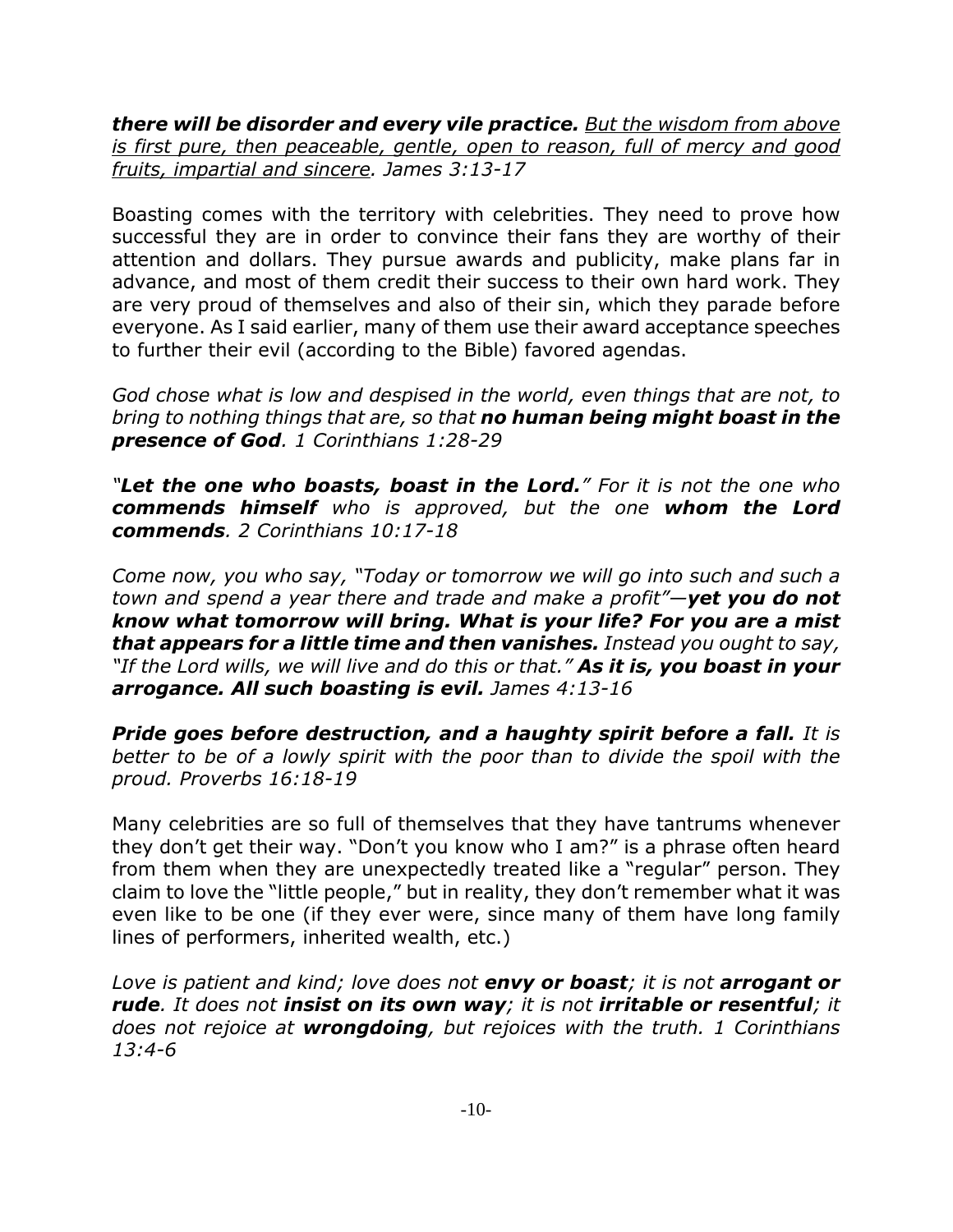*But understand this, that in the last days there will come times of difficulty. For people will be lovers of self, lovers of money, proud, arrogant, abusive, disobedient to their parents, ungrateful, unholy, heartless, unappeasable, slanderous, without self-control, brutal, not loving good, treacherous, reckless, swollen with conceit, lovers of pleasure rather than lovers of God, having the appearance of godliness, but denying its power. Avoid such people. 2 Timothy 3:1-5*

*It was of these also that Enoch in the seventh generation from Adam prophesied, saying, "Behold, the Lord came with his holy myriads, to execute judgment on all, and to convict all the ungodly of all their deeds of ungodliness which they have committed in such an ungodly way, and of all the harsh things which ungodly sinners have spoken against him." These are grumblers, malcontents, following their own passions, loud-mouthed boasters, flattering people to gain advantage. Jude 1:14-16*

We should not only refrain from showing devotion to celebrities, but it should distress us when we see others doing it. The point of relying on God for our strength and every other good thing is that He receives the glory. He gets the credit for what He has done, because apart from Him, there would be NOTHING. I'm not suggesting we should show hatred for ANYONE, but we should NOT join in. Lost, deceived people are to be pitied, not admired–prayed for, not idolized.

*But he said to me, "My grace is sufficient for you, for my power is made perfect in weakness." Therefore I will boast all the more gladly of my weaknesses, so that the power of Christ may rest upon me. For the sake of Christ, then, I am content with weaknesses, insults, hardships, persecutions, and calamities. For when I am weak, then I am strong. 2 Corinthians 12:9-10*

*Every good gift and every perfect gift is from above, coming down from the Father of lights with whom there is no variation or shadow due to change. James 1:17*

*For who sees anything different in you? What do you have that you did not receive? If then you received it, why do you boast as if you did not receive it? 1 Corinthians 4:7*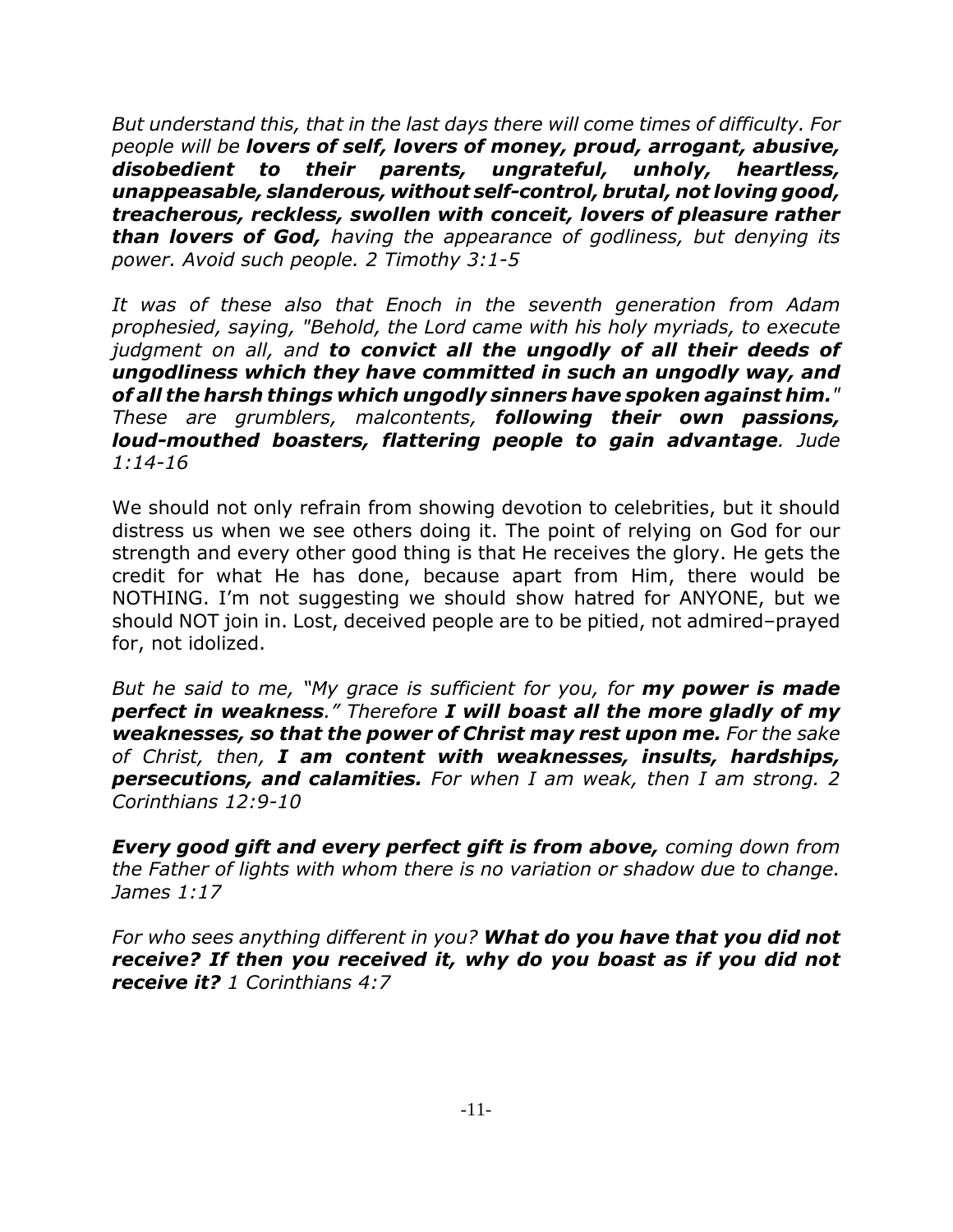*But far be it from me to boast except in the cross of our Lord Jesus Christ, by which the world has been crucified to me, and I to the world. Galatians 6:14*

*First of all, then, I urge that supplications, prayers, intercessions, and thanksgivings be made for all people, for kings and all who are in high positions, that we may lead a peaceful and quiet life, godly and dignified in every way. This is good, and it is pleasing in the sight of God our Savior, who desires all people to be saved and to come to the knowledge of the truth. For there is one God, and there is one mediator between God and men, the man Christ Jesus, who gave himself as a ransom for all, which is the testimony given at the proper time. For this I was appointed a preacher and an apostle (I am telling the truth, I am not lying), a teacher of the Gentiles in faith and truth. I desire then that in every place the men should pray, lifting holy hands without anger or quarreling; likewise also that women should adorn themselves in respectable apparel, with modesty and self-control, not with braided hair and gold or pearls or costly attire, but with what is proper for women who profess godliness—with good works. 1 Timothy 2:1-10*

None of us chose what we would look like–hair, skin or eye color, height, considered attractive or not, how affluent our family is, or which country we were born in, whether we were healthy or sickly, what opportunities we would have for education, or even our intelligence. Since we didn't do these things then we have nothing to be proud of by having them. Celebrities look like "regular people" without the professional services of their make-up and hair artists, wardrobe stylists, personal trainers, etc. (and plastic surgery is almost a requirement to be a celebrity these days). Whatever can't be "fixed" in "real" life is edited digitally to give the illusion of perfection, causing fans to feel they themselves, in their unedited bodies, fall short. But God is not interested in superficial things at all, but in true substance, in a worthy character evidenced, for example, by our humility, caring for orphans and the elderly, and our faithfulness to Him. Showing disdain for God is not a virtue and we should not look up to anyone who does so. (And there is ONE true God, so honoring any "god" that has been invented in someone's imagination is idolatry. Deu. 32:16- 21, Isa. 45:5-6)

*All these things my hand has made, and so all these things came to be, declares the LORD. But this is the one to whom I will look: he who is humble and contrite in spirit and trembles at my word. Isaiah 66:2*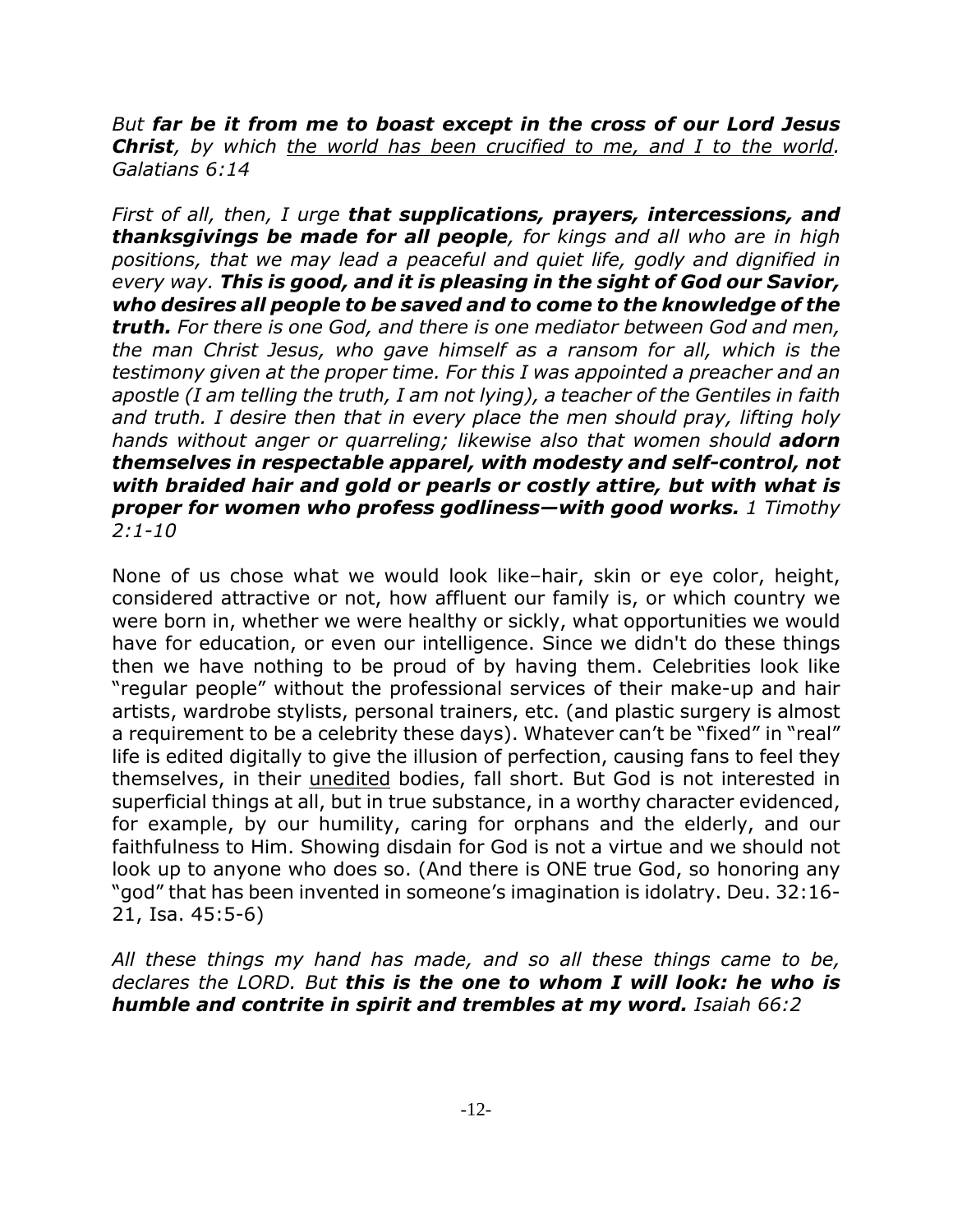*But the LORD said to Samuel, "Do not look on his appearance or on the height of his stature, because I have rejected him. For the LORD sees not as man sees: man looks on the outward appearance, but the LORD looks on the heart." 1 Samuel 16:7*

*Thus says the LORD: "Let not the wise man boast in his wisdom, let not the mighty man boast in his might, let not the rich man boast in his riches, but let him who boasts boast in this, that he understands and knows me, that I am the LORD who practices steadfast love, justice, and righteousness in the earth. For in these things I delight, declares the LORD." Jeremiah 9:23-24*

*Let no one deceive himself. If anyone among you thinks that he is wise in this age, let him become a fool that he may become wise. For the wisdom of this world is folly with God. For it is written, "He catches the wise in their craftiness," and again, "The Lord knows the thoughts of the wise, that they are futile." 1 Corinthians 3:18-20*

*For our boast is this, the testimony of our conscience, that we behaved in the world with simplicity and godly sincerity, not by earthly wisdom but by the grace of God, and supremely so toward you. 2 Corinthians 1:12*

*Know this, my beloved brothers: let every person be quick to hear, slow to speak, slow to anger; for the anger of man does not produce the righteousness of God. Therefore put away all filthiness and rampant wickedness and receive with meekness the implanted word, which is able to save your souls. But be doers of the word, and not hearers only, deceiving yourselves. For if anyone is a hearer of the word and not a doer, he is like a man who looks intently at his natural face in a mirror. For he looks at himself and goes away and at once forgets what he was like. But the one who looks into the perfect law, the law of liberty, and perseveres, being no hearer who forgets but a doer who acts, he will be blessed in his doing. If anyone thinks he is religious and does not bridle his tongue but deceives his heart, this person's religion is worthless. Religion that is pure and undefiled before God, the Father, is this: to visit orphans and widows in their affliction, and to keep oneself unstained from the world. James 1:19-27*

We need to choose who it is we love and give honor to. We can't "worship" godless celebrities (or any, really, even if they claim to believe) AND God. Many very popular celebrities have decided they know better than the Bible and they promote their own brand of spirituality and "morals." If we are listening to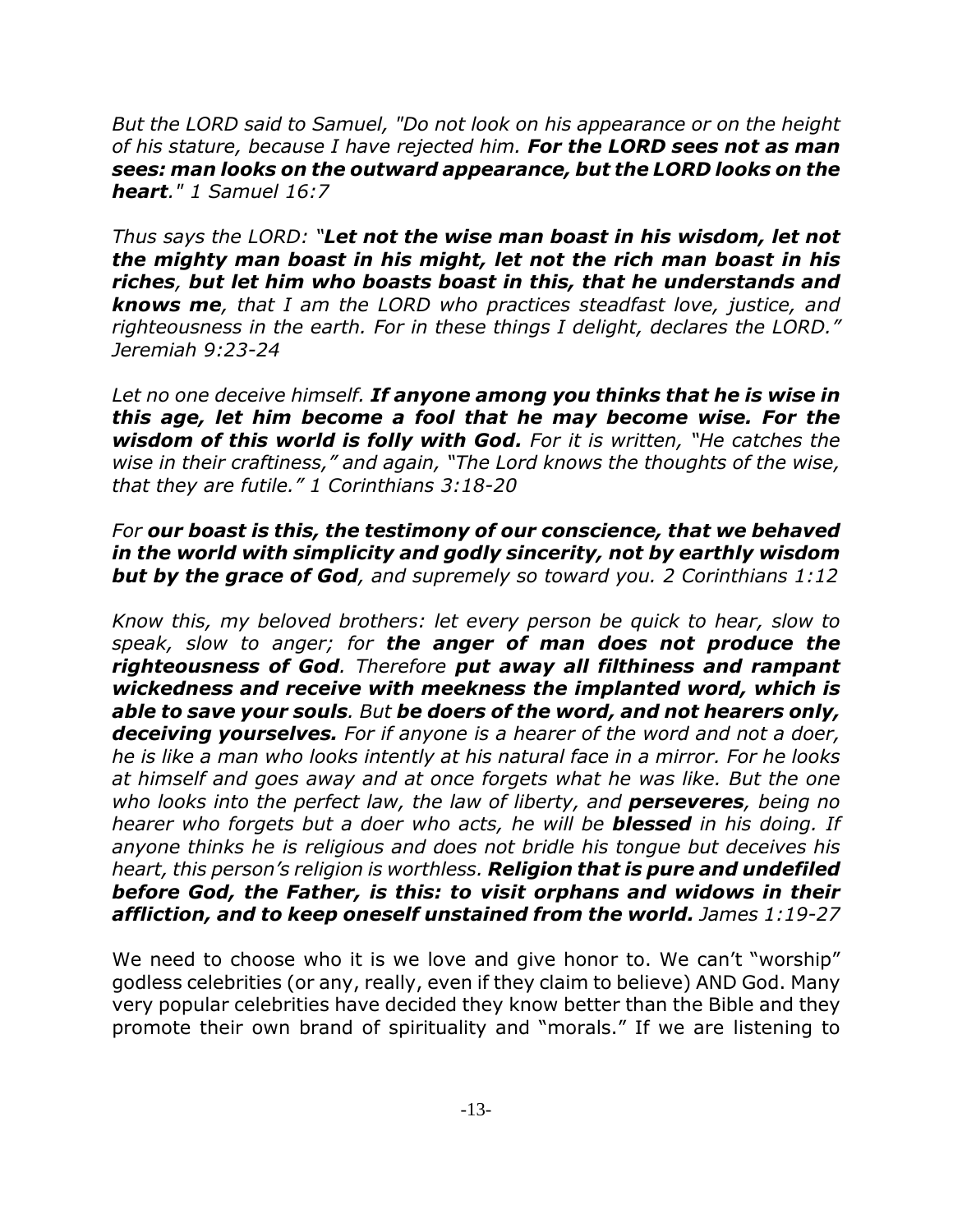someone like that and respect them just because they're rich and famous, aren't we choosing to "serve" money instead of God?

*You cannot drink the cup of the Lord and the cup of demons. You cannot partake of the table of the Lord and the table of demons. Shall we provoke the Lord to jealousy? Are we stronger than he? 1 Corinthians 10:21-22*

*You must not make a covenant with them or their gods. They must not remain in your land, or else they will make you sin against Me. If you worship their gods, it will be a snare for you." Exodus 23:32-33*

*"No one can serve two masters, for either he will hate the one and love the other, or he will be devoted to the one and despise the other. You cannot serve God and money. Matthew 6:24*

*But godliness with contentment is great gain, for we brought nothing into the world, and we cannot take anything out of the world. But if we have food and clothing, with these we will be content. But those who desire to be rich fall into temptation, into a snare, into many senseless and harmful desires that plunge people into ruin and destruction. For the love of money is a root of all kinds of evils. It is through this craving that some have wandered away from the faith and pierced themselves with many pangs. But as for you, O man of God, flee these things. Pursue righteousness, godliness, faith, love, steadfastness, gentleness. 1 Timothy 6:6-11*

i·dol·ize: admire, revere, or love greatly or excessively.

People freely admit that they "idolize" celebrities and that they want to be like their "idols." They imitate their style of dress, hairstyles, personal tastes such as where and what they like to eat, listen to, do for entertainment, buy, etc. They even quote favorite things their idol said, and yet some very sad polls have shown that the typical American does not know much at all about the Word of God. When God said not to be a respecter of persons, what did He mean? Doesn't that mean "don't give anyone a 'free pass' just because they are rich, famous, attractive" or whatever? So why are we listening to and following along with the opinions of celebrities who DO NOT KNOW GOD? That is called "the blind leading the blind."

### *The natural person does not accept the things of the Spirit of God, for they are folly to him, and he is not able to understand them because they are spiritually discerned. 1 Corinthians 2:14*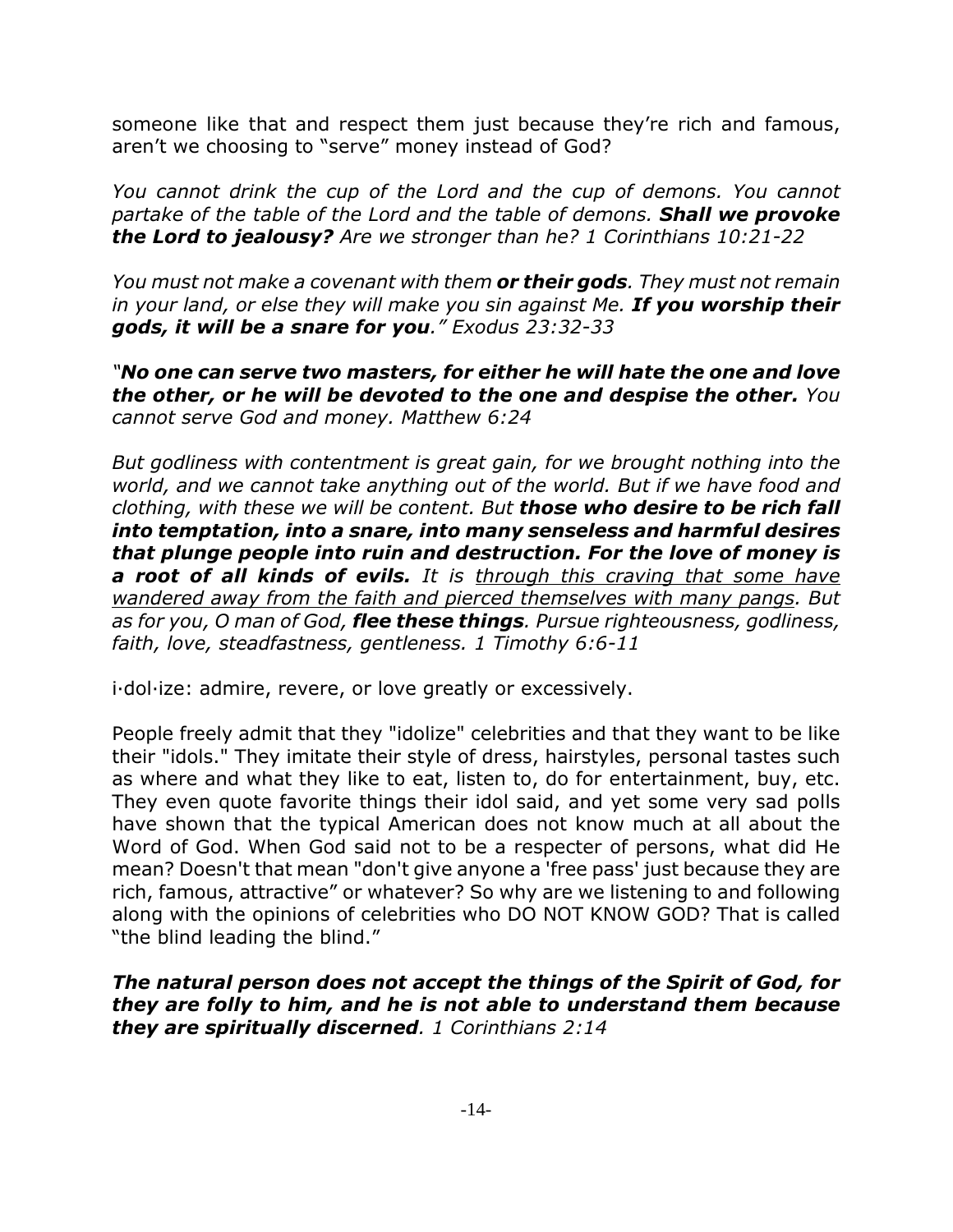*Now while Paul was waiting for them at Athens, his spirit was provoked within him as he saw that the city was full of idols. Acts 17:16*

## *Let them alone; they are blind guides. And if the blind lead the blind, both will fall into a pit." Matthew 15:14*

We are meant to be separate from the world, honoring Jesus as our Lord and being conformed to HIS image–not joining in with the sick world and doing our best to "conformed to the image" of any idol! We should not be wanting what they have, either (that's coveting). God actually likens greed and covetousness to idolatry! When we are not content with how God made us and with what He gave us, it's not only ungrateful, but it's rejecting His sovereign reign over us. We are meant to be thankful in all things and shine as lights in the dark, lost world, not to go along with it–which includes idolizing celebrities, things and experiences.

#### *What agreement has the temple of God with idols? For we are the temple of the living God; as God said, "I will make my dwelling among them and walk among them, and I will be their God, and they shall be my people. 2 Corinthians 6:16*

*You people, how long will you malign my reputation? How long will you love what is vain and what is false? But understand this: the LORD has set apart the godly for himself! The LORD will hear me when I cry out to him! Psalm 4:2-3*

*For those whom he foreknew he also predestined to be conformed to the image of his Son, in order that he might be the firstborn among many brothers. Romans 8:29*

*Do not be conformed to this world, but be transformed by the renewal of your mind, that by testing you may discern what is the will of God, what is good and acceptable and perfect. Romans 12:2*

*[Jesus said] They are not of the world, just as I am not of the world. John 17:16*

*Do not love the world or the things in the world. If anyone loves the world, the love of the Father is not in him. For all that is in the world—the desires of the flesh and the desires of the eyes and pride of life—is not from the Father but is from the world. 1 John 2:15-16*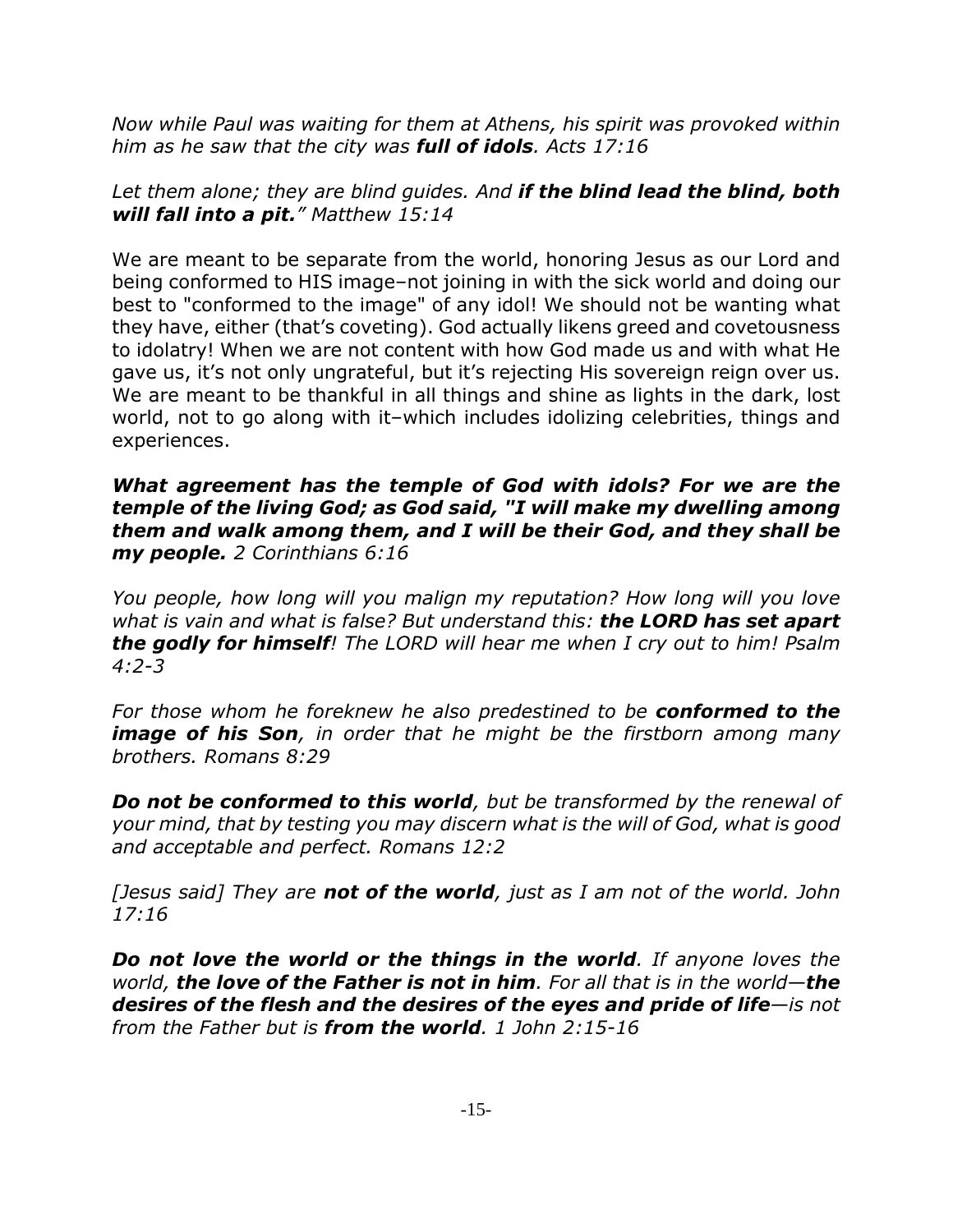*We know that we are of God, and the whole world lies in the power of the evil one. 1 John 5:19*

*You adulterous people! Do you not know that friendship with the world is enmity with God? Therefore whoever wishes to be a friend of the world makes himself an enemy of God. Or do you suppose it is to no purpose that the Scripture says, "He yearns jealously over the spirit that he has made to dwell in us"? But he gives more grace. Therefore it says, "God opposes the proud, but gives grace to the humble." Submit yourselves therefore to God. Resist the devil, and he will flee from you. Draw near to God, and he will draw near to you. Cleanse your hands, you sinners, and purify your hearts, you double-minded. Be wretched and mourn and weep. Let your laughter be turned to mourning and your joy to gloom. Humble yourselves before the Lord, and he will exalt you. James 4:4-10*

*Again Jesus spoke to them, saying, "I am the light of the world. Whoever follows me will not walk in darkness, but will have the light of life." John 8:12*

*"You are the light of the world. A city set on a hill cannot be hidden.Nor do people light a lamp and put it under a basket, but on a stand, and it gives light to all in the house. In the same way, let your light shine before others, so that they may see your good works and give glory to your Father who is in heaven. Matthew 5:14-16*

*Put to death therefore what is earthly in you: sexual immorality, impurity, passion, evil desire, and covetousness, which is idolatry. On account of these the wrath of God is coming. In these you too once walked, when you were living in them. But now you must put them all away: anger, wrath, malice, slander, and obscene talk from your mouth. Do not lie to one another, seeing that you have put off the old self with its practices and have put on the new self, which is being renewed in knowledge after the image of its creator. Colossians 3:5-10*

*But sexual immorality and all impurity or covetousness must not even be named among you, as is proper among saints. Let there be no filthiness nor foolish talk nor crude joking, which are out of place, but instead let there be thanksgiving. For you may be sure of this, that everyone who is sexually immoral or impure, or who is covetous (that is, an idolater [in that a greedy person worships the things of the world]), has no inheritance in the kingdom of Christ and God. Let no one deceive you with empty words, for because of these things the wrath of God comes upon the sons of disobedience. Therefore do not become partners with*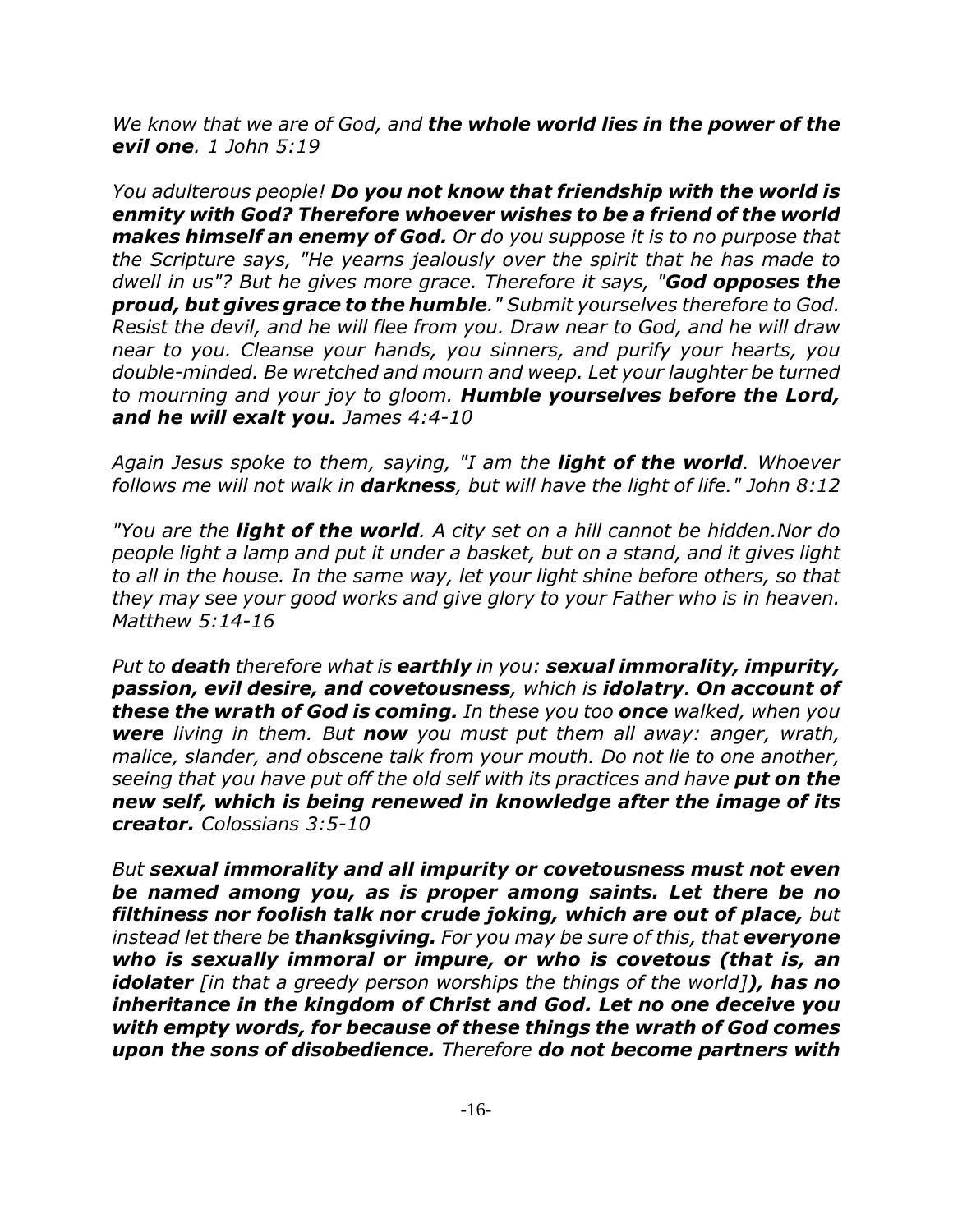*them; for at one time you were darkness, but now you are light in the Lord. Walk as children of light (for the fruit of light is found in all that is good and right and true), and try to discern what is pleasing to the Lord. Ephesians 5:3-10*

*If we say we have fellowship with him while we walk in darkness, we lie and do not practice the truth. But if we walk in the light, as he is in the light, we have fellowship with one another, and the blood of Jesus his Son cleanses us from all sin. 1 John 1:6-7*

*Woe to those who call evil good and good evil, who put darkness for light and light for darkness, who put bitter for sweet and sweet for bitter! Woe to those who are wise in their own eyes, and shrewd in their own sight! Isaiah 5:20-21* 

*Therefore put away all filthiness and rampant wickedness and receive with meekness the implanted word, which is able to save your souls. James 1:21*

*For "Whoever desires to love life and see good days, let him keep his tongue from evil and his lips from speaking deceit; let him turn away from evil and do good; let him seek peace and pursue it. For the eyes of the Lord are on the righteous, and his ears are open to their prayer. But the face of the Lord is against those who do evil." Now who is there to harm you if you are zealous for what is good? But even if you should suffer for righteousness' sake, you will be blessed. Have no fear of them, nor be troubled, but in your hearts honor Christ the Lord as holy, always being prepared to make a defense to anyone who asks you for a reason for the hope that is in you; yet do it with gentleness and respect, having a good conscience, so that, when you are slandered, those who revile your good behavior in Christ may be put to shame. For it is better to suffer for doing good, if that should be God's will, than for doing evil. 1 Peter 3:10-17* 

The majority of people these days, I think, like to remember as many Bible verses about how loving God is as they can. They aren't comfortable with anything too heavy–talking about God's righteousness and justice, vengeance, punishment and unpleasant things like that. But really, that is just another form of idolatry if we have rejected or ignored parts of the Bible telling us what God is actually like and replaced them with how we would prefer Him to be. We're worshiping a God we invented in our own minds when we do that.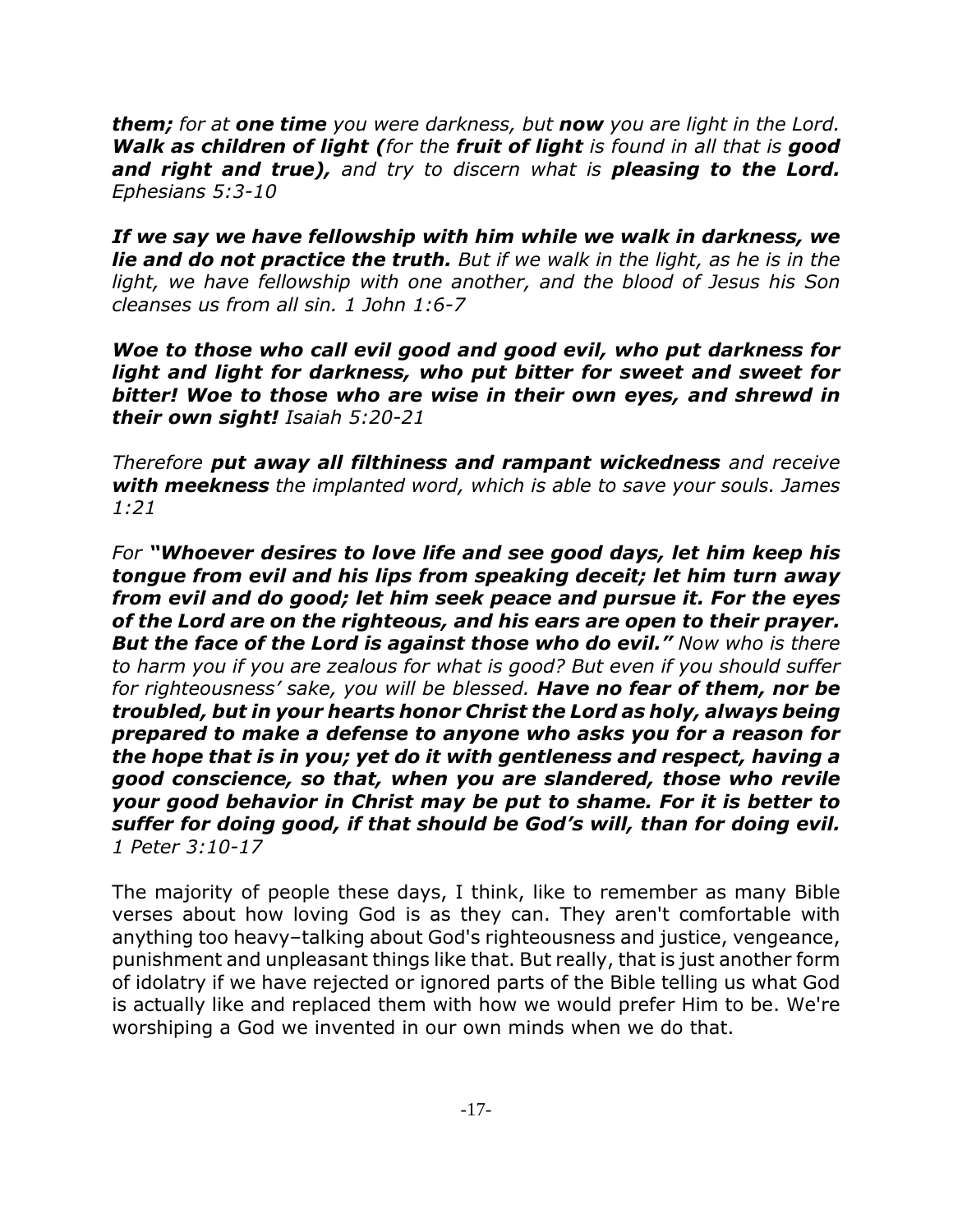*Behold, the cry of the daughter of my people from the length and breadth of the land: "Is the LORD not in Zion? Is her King not in her?" "Why have they provoked me to anger with their carved images and with their foreign idols?" Jeremiah 8:19*

*But first I will doubly repay their iniquity and their sin, because they have polluted my land with the carcasses of their detestable idols, and have filled my inheritance with their abominations." Jeremiah 16:18*

*"This is what the Sovereign Lord says to the mountains and hills, to the ravines and valleys: 'I am about to bring a sword against you, and I will destroy your high places. Your altars will be demolished and your incense altars will be smashed; and I will slay your people in front of your idols. I will lay the dead bodies of the Israelites in front of their idols, and I will scatter your bones around your altars. Wherever you live, the towns will be laid waste and the high places demolished, so that your altars will be laid waste and devastated, your idols smashed and ruined, your incense altars broken down, and what you have made wiped out. Your people will fall slain among you, and you will know that I am the Lord. 'But I will spare some, for some of you will escape the sword when you are scattered among the lands and nations. Then in the nations where they have been carried captive, those who escape will remember Me - how I have been grieved by their adulterous hearts, which have turned away from Me, and by their eyes, which have lusted after their idols. They will loathe themselves for the evil they have done and for all their detestable practices. And they will know that I am the Lord; I did not threaten in vain to bring this calamity on them.'" Ezekiel 6:3b-10*

*The word of the LORD came to me: "Son of man, when the house of Israel lived in their own land, they defiled it by their ways and their deeds. Their ways before Me were like the uncleanness of a woman in her menstrual impurity. So I poured out My wrath upon them for the blood that they had shed in the land, for the idols with which they had defiled it. I scattered them among the nations, and they were dispersed through the countries. In accordance with their ways and their deeds I judged them. But when they came to the nations, wherever they came, they profaned My holy name, in that people said of them, 'These are the people of the LORD, and yet they had to go out of his land.' But I had concern for My holy name, which the house of Israel had profaned among the nations to which they came. "Therefore say to the house of Israel, Thus says the Lord GOD: It is not for your sake, O house of Israel, that I am about to act, but for the sake of My holy name, which you have profaned among the nations to which you came. And*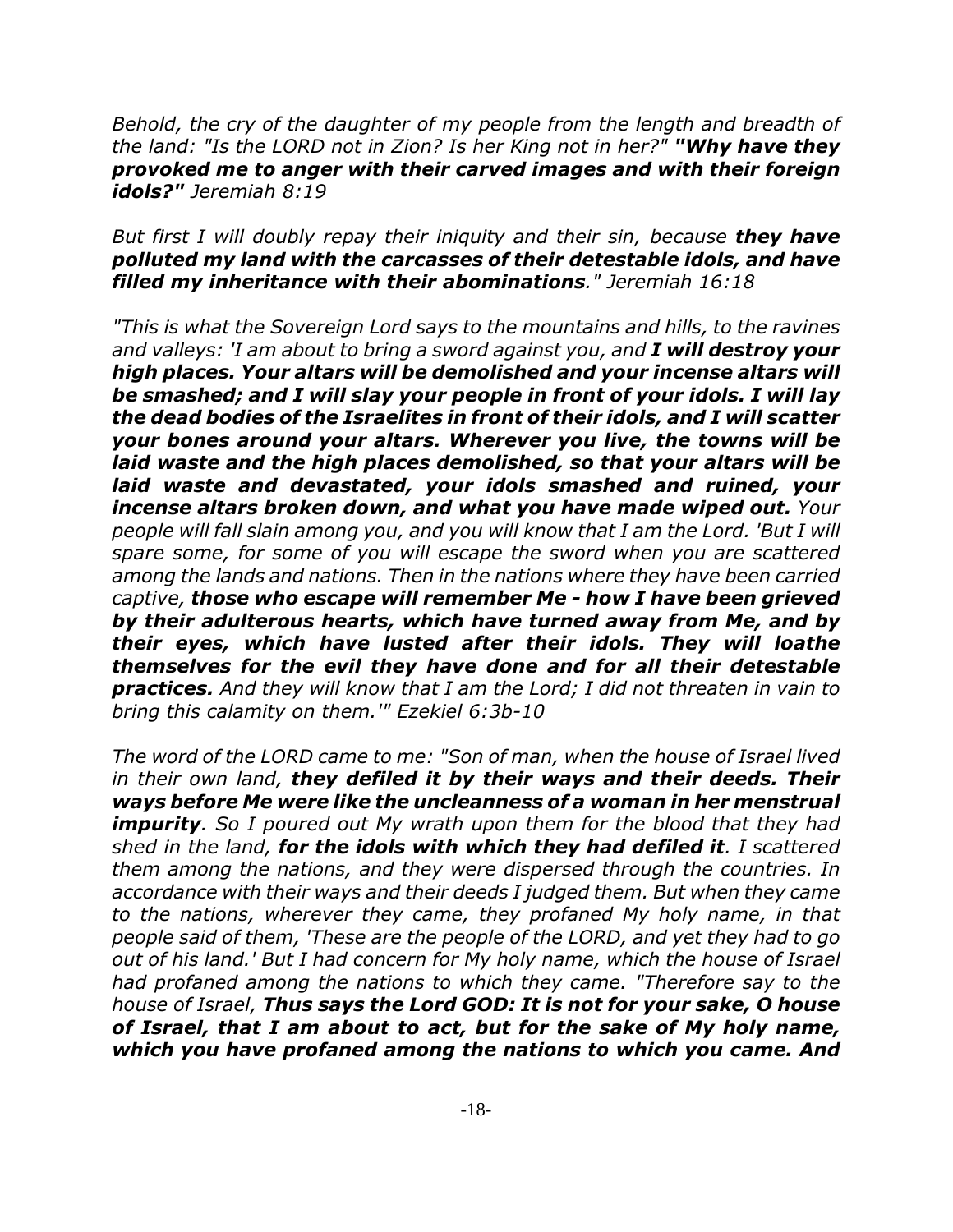*I will vindicate the holiness of My great name, which has been profaned among the nations, and which you have profaned among them. And the nations will know that I am the LORD, declares the Lord GOD, when through you I vindicate My holiness before their eyes. I will take you from the nations and gather you from all the countries and bring you into your own land. I will sprinkle clean water on you, and you shall be clean from all your uncleannesses, and from all your idols I will cleanse you. And I will give you a new heart, and a new spirit I will put within you. And I will remove the heart of stone from your flesh and give you a heart of flesh. And I will put my Spirit within you, and cause you to walk in my statutes and be careful to obey my rules. Ezekiel 36:16-27*

It's time to actually LIVE the Bible, not just hear tidbits of it on Sunday morning. It's time to stop caring if we seem "odd" to the world, knowing that they only think that way because they are NOT children of God as we are, knowing that we were meant to be set apart and be willing to suffer persecution for our refusal to go along with the wicked ways of the world. Let's stop behaving as if we don't know there's a better life waiting for us after this one. Do we actually think like the world that we have to have all of the "fun" we can now because there's nothing after this is over? If we are truly born again, then our definition of "fun" should have changed along with our goal from pleasing ourselves to pleasing God. If we behave as though we don't even know how great and glorious God is, as though we don't know what our freedom from eternal punishment cost Him, then what on earth is wrong with us? We need to stop going along with the flow and think for ourselves how worthy is our God, how much do we love Him, what are we willing to give up for Him in GRATITUDE and LOVE for what He has done for us and just for who He IS.

*Since therefore Christ suffered in the flesh, arm yourselves with the same way of thinking, for whoever has suffered in the flesh has ceased from sin, so as to live for the rest of the time in the flesh no longer for human passions but for the will of God. For the time that is past suffices for doing what the Gentiles want to do, living in sensuality, passions, drunkenness, orgies, drinking parties, and lawless idolatry. With respect to this they are surprised when you do not join them in the same flood of debauchery, and they malign you; but they will give account to him who is ready to judge the living and the dead. 1 Peter 4:1-5*

*Indeed, all who desire to live a godly life in Christ Jesus will be persecuted, while evil people and impostors will go on from bad to worse, deceiving and being deceived. But as for you, continue in what you have learned and have firmly believed, knowing from whom you learned it and*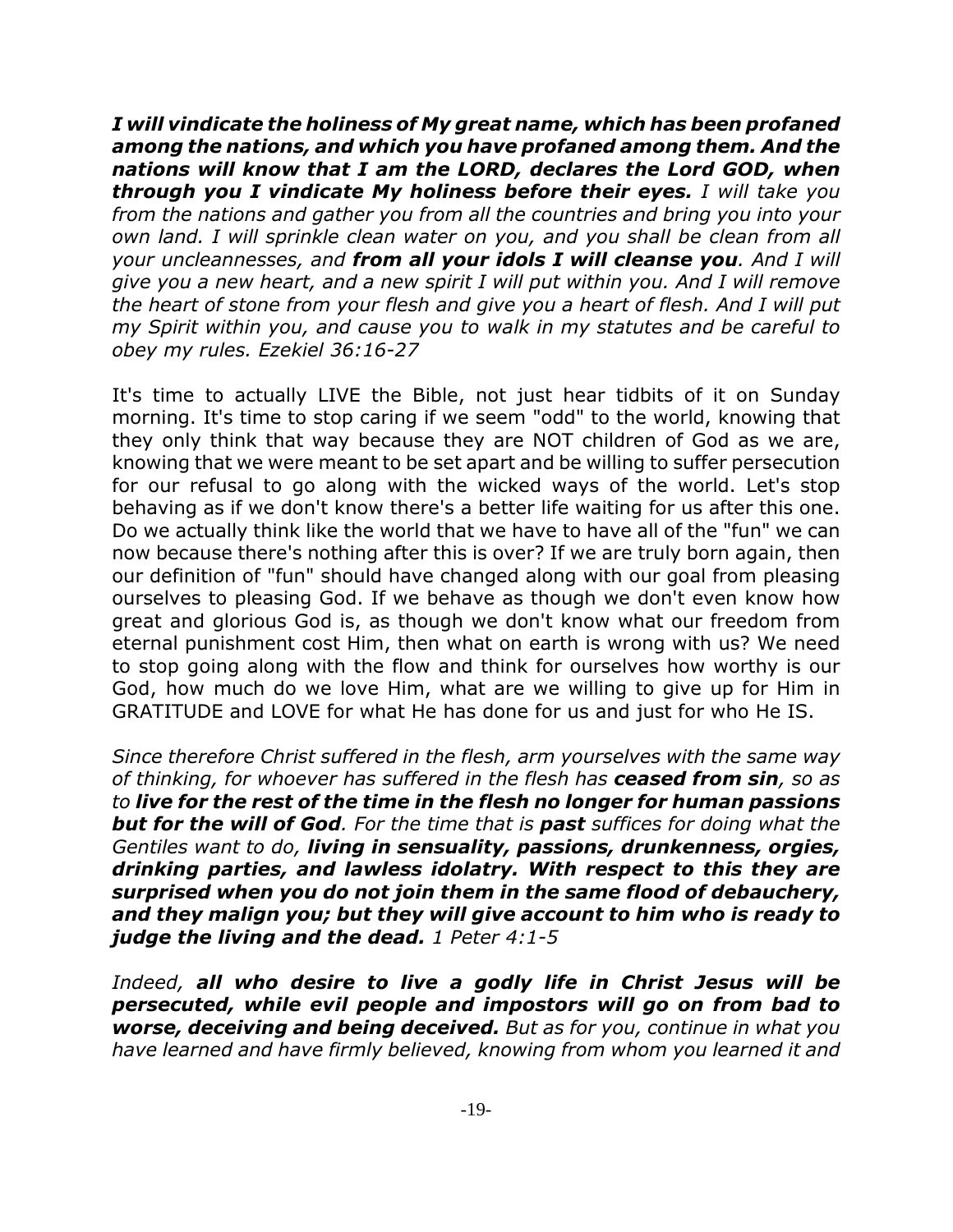*how from childhood you have been acquainted with the sacred writings, which are able to make you wise for salvation through faith in Christ Jesus. All Scripture is breathed out by God and profitable for teaching, for reproof, for correction, and for training in righteousness, that the man of God may be complete, equipped for every good work. 2 Timothy 3:12-17*

*For the kingdom of God is not a matter of eating and drinking but of righteousness and peace and joy in the Holy Spirit. Romans 14:17*

## *If in Christ we have hope in this life only, we are of all people most to be pitied. 1 Corinthians 15:19*

This is important for us to consider. Back when people used to make physical idols out of wood, stone and metal, anyone with any sense at ALL could see that those were not God. We wonder how anyone could have been so foolish to think such ridiculous thoughts, don't we? Praying to a carved statue that we made or bought? Wow. But practically everyone was doing it. Could they all be wrong? Yes, they could all be wrong! We need to remember that in this day and age when the vast majority are on the broad path that leads to destruction! Yes, they CAN all be WRONG. Just because MANY people idolize celebrities, even professed Christians, does not mean that it is acceptable or pleasing to God.

*"When you cry out, let your collection of idols deliver you! The wind will carry them all off, a breath will take them away. But he who takes refuge in me shall possess the land and shall inherit my holy mountain. 21 There is no peace," says my God, "for the wicked." Isaiah 57:13, 21*

*"Can man make for himself gods? Such are not gods!" Jeremiah 16:20*

*Has a nation changed its gods, even though they are no gods? But my people have changed their glory for that which does not profit. Be appalled, O heavens, at this; be shocked, be utterly desolate, declares the LORD, for my people have committed two evils: they have forsaken me, the fountain of living waters, and hewed out cisterns for themselves, broken cisterns that can hold no water. Jeremiah 2:11-13*

*For although there may be so-called gods in heaven or on earth—as indeed there are many "gods" and many "lords"—yet for us there is one God, the Father, from whom are all things and for whom we exist, and one Lord, Jesus Christ, through whom are all things and through whom we exist. 1 Corinthians 8:5-6*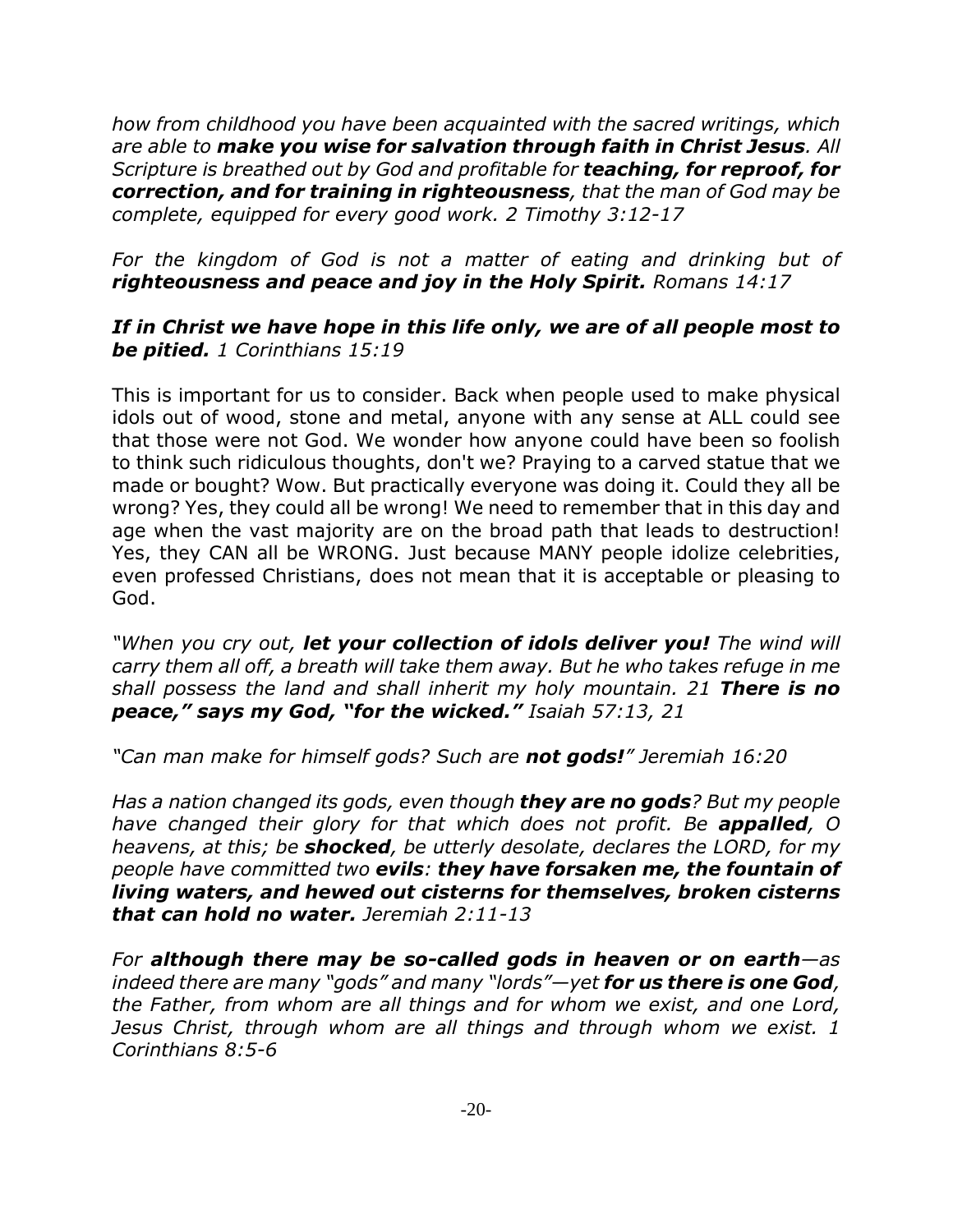We will each answer for ourselves to our perfect Judge, who knows exactly how much revelation we each had an opportunity to receive and how, or if, we made use of it. To the one who was given much, more will be expected. To those who "built on the sand" instead of "on the Rock," or using "wood, hay or straw" instead of "gold, silver or precious stones," there will be loss of reward. To those to whom Jesus was only "Lord" in false claims with empty words instead of sincere deeds, they will not enter the kingdom at all.

*"Enter by the narrow gate. For the gate is wide and the way is easy that leads to destruction, and those who enter by it are many. For the gate is narrow and the way is hard that leads to life, and those who find it are few. "Beware of false prophets, who come to you in sheep's clothing but inwardly are ravenous wolves. You will recognize them by their fruits. Are grapes gathered from thornbushes, or figs from thistles? So, every healthy tree bears good fruit, but the diseased tree bears bad fruit. A healthy tree cannot bear bad fruit, nor can a diseased tree bear good fruit. Every tree that does not bear good fruit is cut down and thrown into the fire. Thus you will recognize them by their fruits. "Not everyone who says to me, 'Lord, Lord,' will enter the kingdom of heaven, but the one who does the will of my Father who is in heaven. On that day many will say to me, 'Lord, Lord, did we not prophesy in your name, and cast out demons in your name, and do many mighty works in your name?' And then will I declare to them, 'I never knew you; depart from me, you workers of lawlessness.' "Everyone then who hears these words of mine and does them will be like a wise man who built his house on the rock. And the rain fell, and the floods came, and the winds blew and beat on that house, but it did not fall, because it had been founded on the rock. And everyone who hears these words of mine and does not do them will be like a foolish man who built his house on the sand. And the rain fell, and the floods came, and the winds blew and beat against that house, and it fell, and great was the fall of it." And when Jesus finished these sayings, the crowds were astonished at his teaching, for he was teaching them as one who had authority, and not as their scribes. Matthew 7:13-29*

*As they heard these things, he proceeded to tell a parable, because he was near to Jerusalem, and because they supposed that the kingdom of God was to appear immediately. He said therefore, "A nobleman went into a far country to receive for himself a kingdom and then return. Calling ten of his servants, he gave them ten minas, and said to them, 'Engage in business until I come.' But his citizens hated him and sent a delegation after him, saying, 'We do not want this man to reign over us.' When he returned, having received the kingdom, he ordered these servants to whom he had given the money to be called to him, that he might know what they had gained by doing business. The*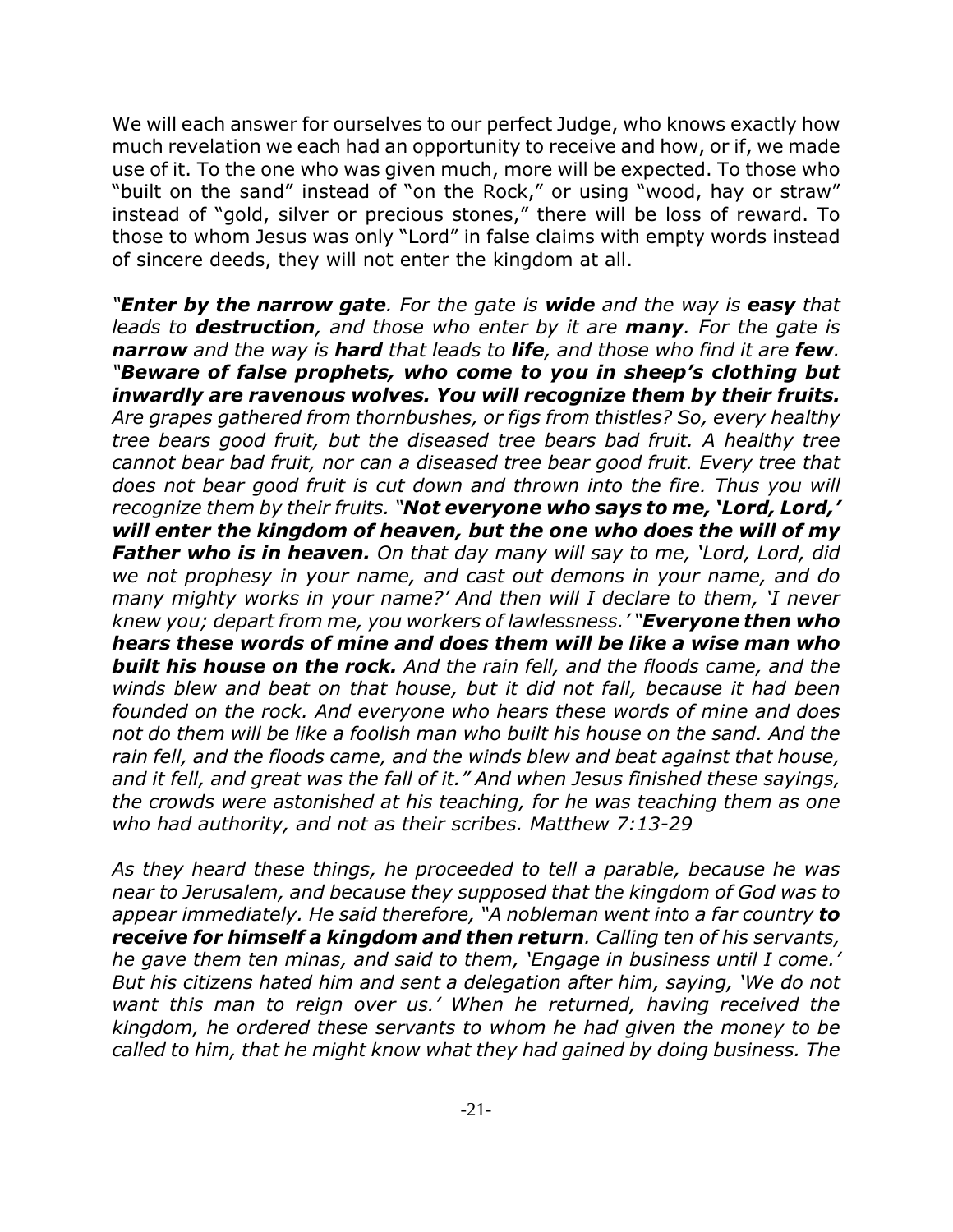*first came before him, saying, 'Lord, your mina has made ten minas more.' And he said to him, 'Well done, good servant! Because you have been faithful in a very little, you shall have authority over ten cities.' And the second came, saying, 'Lord, your mina has made five minas.' And he said to him, 'And you are to be over five cities.' Then another came, saying, 'Lord, here is your mina, which I kept laid away in a handkerchief; for I was afraid of you, because you are a severe man. You take what you did not deposit, and reap what you did not sow.' He said to him, 'I will condemn you with your own words, you wicked servant! You knew that I was a severe man, taking what I did not deposit and reaping what I did not sow? Why then did you not put my money in the bank, and at my coming I might have collected it with interest?' And he said to those who stood by, 'Take the mina from him, and give it to the one who has the ten minas.' And they said to him, 'Lord, he has ten minas!' 'I tell you that to everyone who has, more will be given, but from the one who has not, even what he has will be taken away. But as for these enemies of mine, who did not want me to reign over them, bring them here and slaughter them before me.'" Luke 19:11-27*

*According to the grace of God given to me, like a skilled master builder I laid a foundation, and someone else is building upon it. Let each one take care how he builds upon it. For no one can lay a foundation other than that which is laid, which is Jesus Christ. Now if anyone builds on the foundation with gold, silver, precious stones, wood, hay, straw—each one's work will become manifest, for the Day will disclose it, because it will be revealed by fire, and the fire will test what sort of work each one has done. If the work that anyone has built on the foundation survives, he will receive a reward. If anyone's work is burned up, he will suffer loss, though he himself will be saved, but only as through fire. Do you not know that you are God's temple and that God's Spirit dwells in you? If anyone destroys God's temple, God will destroy him. For God's temple is holy, and you are that temple. Let no one deceive himself. If anyone among you thinks that he is wise in this age, let him become a fool that he may become wise. 1 Corinthians 3:10-18*

For those of us who find it hard to relate to what is meant by the narrow way being hard and few finding it, there may be a problem with the "walk." Perhaps the reason life is easy is that the light is being hidden under a bushel except when in the company of other like-minded believers. Rest assured, the children of darkness do get stirred up by the light, because it hurts their eyes–but if they haven't seen it in us, then there's nothing to get worked up over, is there? But better for them to endure some discomfort for a while now as we show them what God expects of His children and through the Holy Spirit and the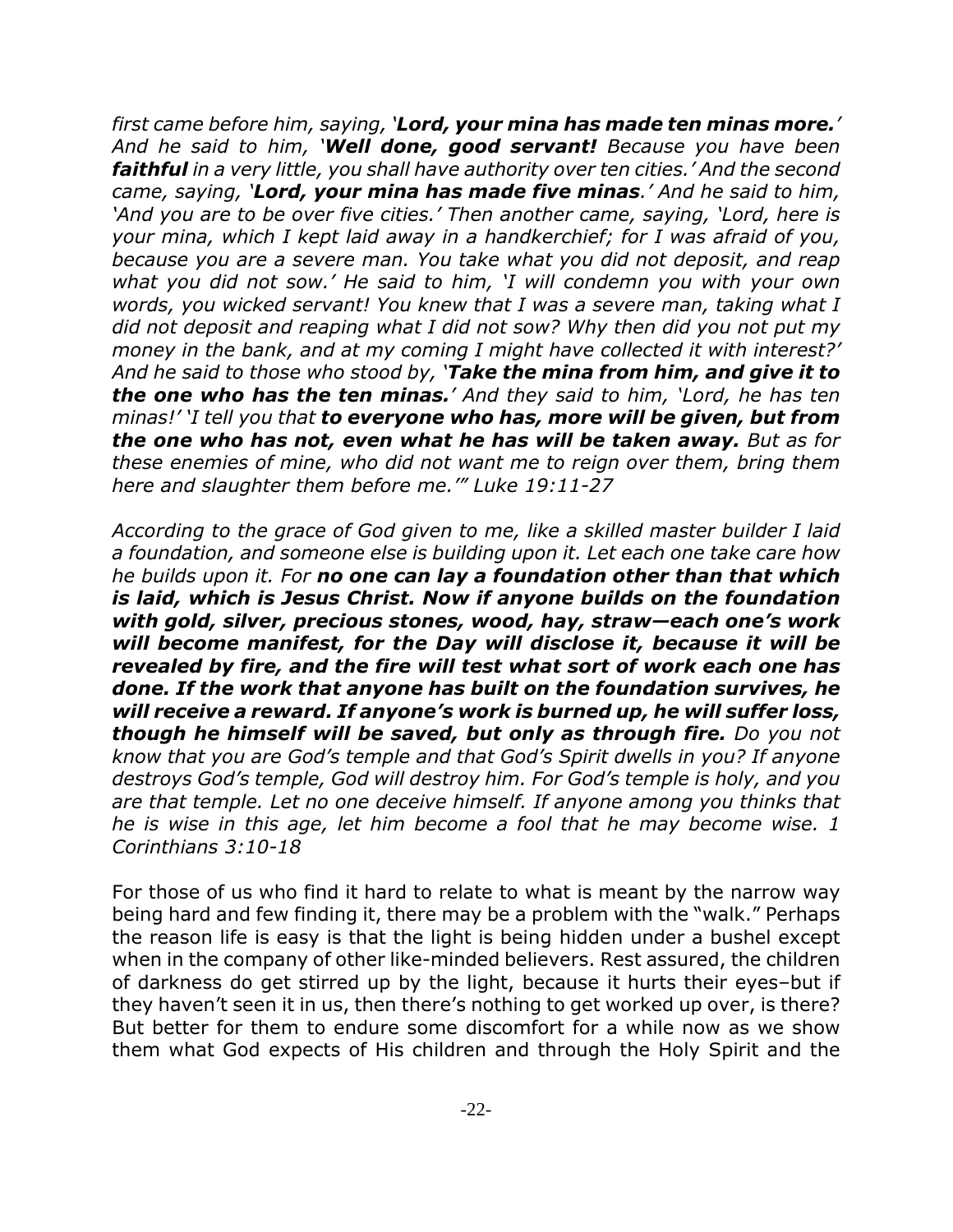Word of God, convict them of the sin of which they need to repent, than for them to suffer agony in hell forever, right? As the song goes: "Shine, Jesus, shine."

*But when anything is exposed by the light, it becomes visible, for anything that becomes visible is light. Therefore it says, "Awake, O sleeper, and arise from the dead, and Christ will shine on you." Look carefully then how you walk, not as unwise but as wise, making the best use of the time, because the days are evil. Therefore do not be foolish, but understand what the will of the Lord is. Ephesians 5:13-17*

*"The eye is the lamp of the body. So, if your eye is healthy, your whole body will be full of light, but if your eye is bad, your whole body will be full of darkness. If then the light in you is darkness, how great is the darkness!" Matthew 6:22-23*

*Besides this you know the time, that the hour has come for you to wake from sleep. For salvation is nearer to us now than when we first believed. The night is far gone; the day is at hand. So then let us cast off the works of darkness and put on the armor of light. Let us walk properly as in the daytime, not in orgies and drunkenness, not in sexual immorality and sensuality, not in quarreling and jealousy. But put on the Lord Jesus Christ, and make no provision for the flesh, to gratify its desires. Romans 13:11-14*

*For behold, the day is coming, burning like an oven, when all the arrogant and all evildoers will be stubble. The day that is coming shall set them ablaze, says the LORD of hosts, so that it will leave them neither root nor branch. But for you who fear my name, the sun of righteousness shall rise with healing in its wings. You shall go out leaping like calves from the stall. And you shall tread down the wicked, for they will be ashes under the soles of your feet, on the day when I act, says the LORD of hosts. Malachi 4:1-3*

*It was also about these that Enoch, the seventh from Adam, prophesied, saying, "Behold, the Lord comes with ten thousands of his holy ones, to execute judgment on all and to convict all the ungodly of all their deeds of ungodliness that they have committed in such an ungodly way, and of all the harsh things that ungodly sinners have spoken against him." These are grumblers, malcontents, following their own sinful desires; they are loud-mouthed boasters, showing favoritism to gain advantage. But you must remember, beloved, the predictions of the apostles of our Lord Jesus Christ. They said to you, "In the last time there will be scoffers, following*